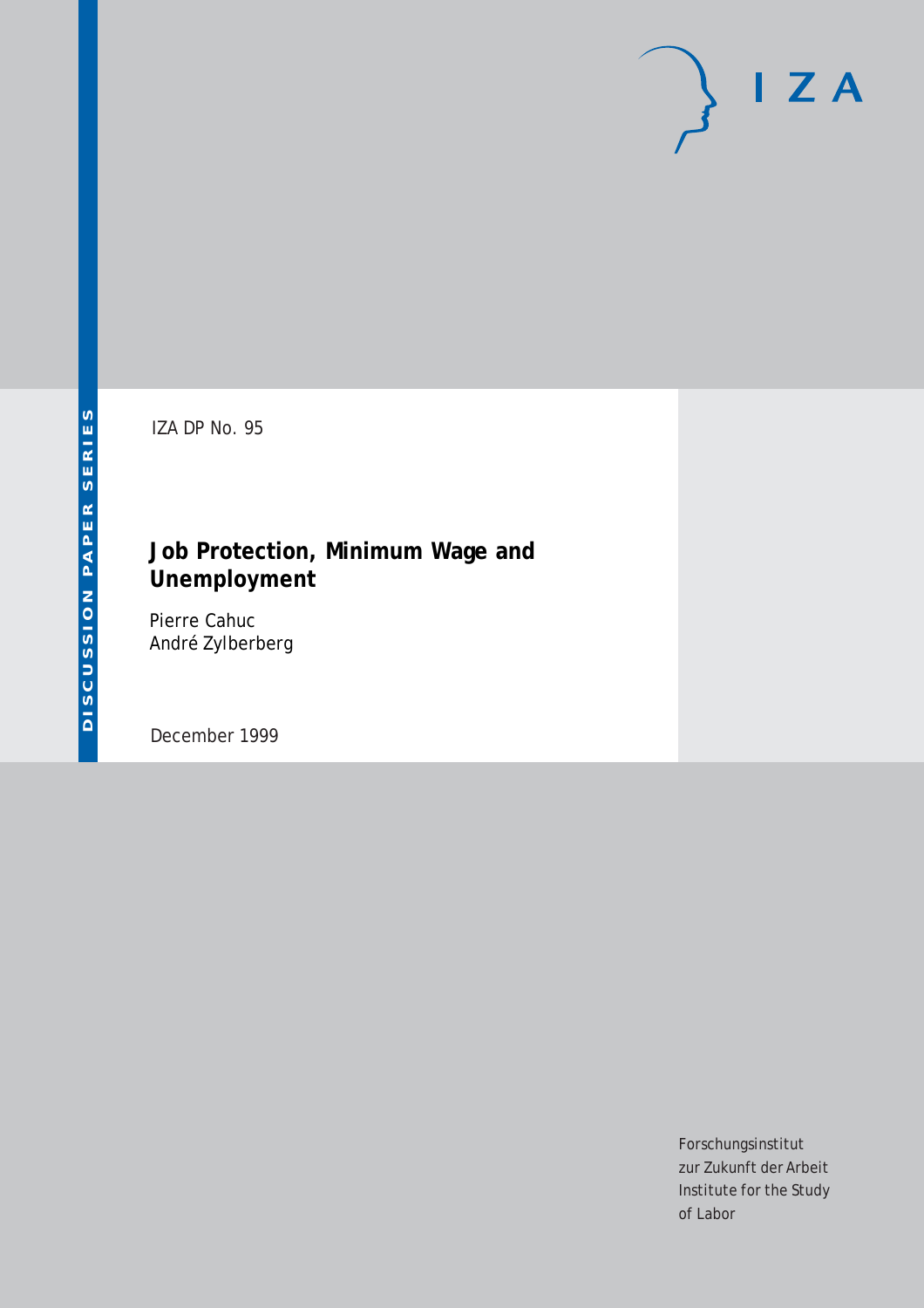# **Job Protection, Minimum Wage and Unemployment**

# **Pierre Cahuc**

Université de Paris, EUREQua, CEPREMAP, CREST-INSEE, IZA and Institut Universitaire de France

# **André Zylberberg**

CNRS, EUREQua, Université de Paris

# Discussion Paper No. 95 December 1999

IZA

P.O. Box 7240 D-53072 Bonn Germany

Tel.: +49-228-3894-0 Fax: +49-228-3894-210 Email: iza@iza.org

This Discussion Paper is issued within the framework of IZA's research area The Welfare State and Labor Markets. Any opinions expressed here are those of the author(s) and not those of the institute. Research disseminated by IZA may include views on policy, but the institute itself takes no institutional policy positions.

The Institute for the Study of Labor (IZA) in Bonn is a local and virtual international research center and a place of communication between science, politics and business. IZA is an independent, nonprofit limited liability company (Gesellschaft mit beschränkter Haftung) supported by the Deutsche Post AG. The center is associated with the University of Bonn and offers a stimulating research environment through its research networks, research support, and visitors and doctoral programs. IZA engages in (i) original and internationally competitive research in all fields of labor economics, (ii) development of policy concepts, and (iii) dissemination of research results and concepts to the interested public. The current research program deals with (1) mobility and flexibility of labor markets, (2) internationalization of labor markets and European integration, (3) the welfare state and labor markets, (4) labor markets in transition, (5) the future of work, (6) project evaluation and (7) general labor economics.

IZA Discussion Papers often represent preliminary work and are circulated to encourage discussion. Citation of such a paper should account for its provisional character.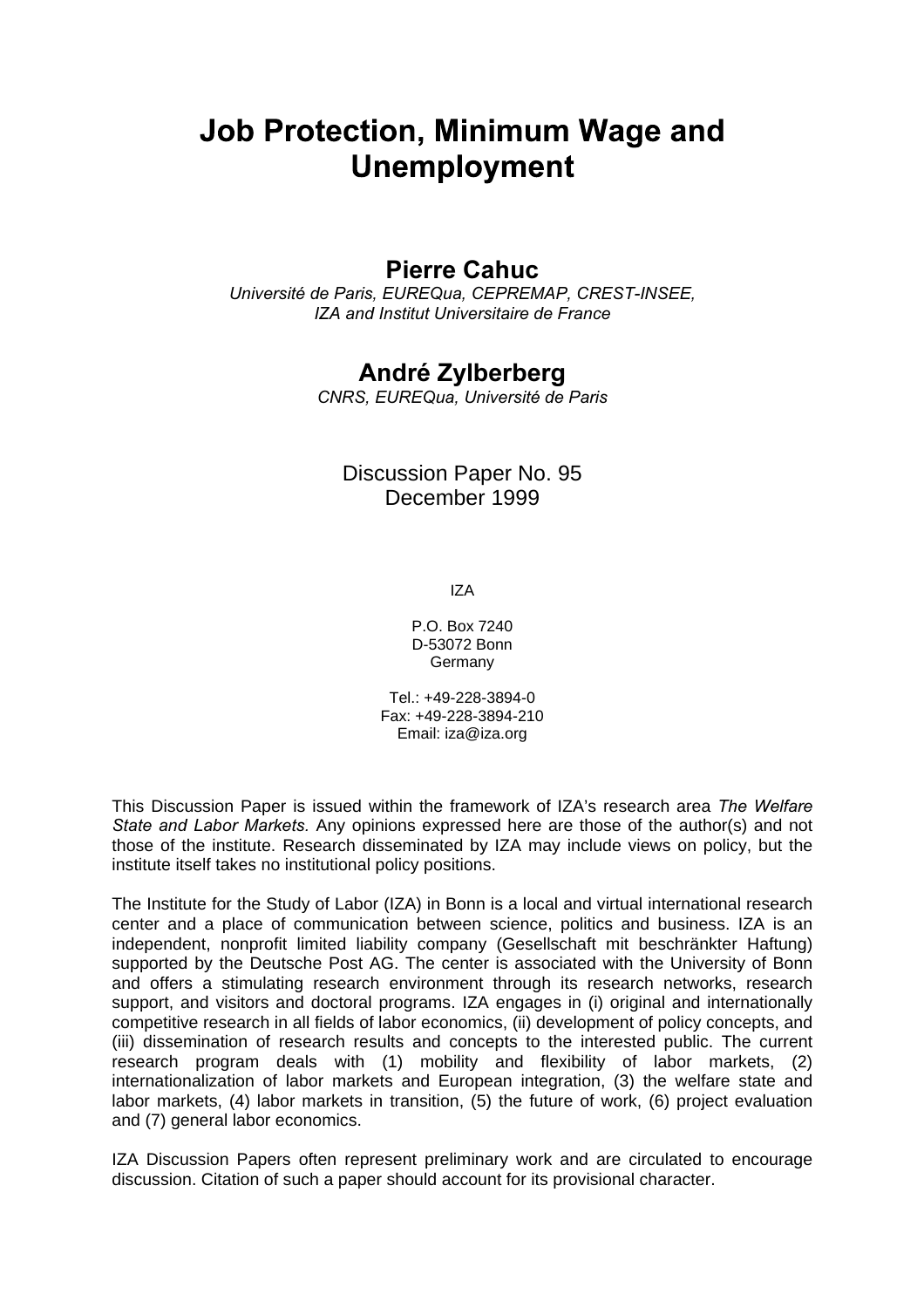IZA Discussion Paper No. 95 December 1999

# **ABSTRACT**

# Job Protection, Minimum Wage and Unemployment $\check{\;\;}$

We analyze how wage setting institutions and job-security provisions interact on unemployment. The assumption that wages are renegotiated by mutual agreement only is introduced in a matching model with endogenous job destruction à la Mortensen and Pissarides (1994) in order to get wage profiles with proper microfoundations. Then, it is shown that job protection policies influence the wage distribution and that government mandated severance transfers from employers to workers are not any more neutral, as in the standard matching model where wages are continuously renegotiated: In our framework high redundancy transfers influence employment. Moreover, the assumption of renegotiation by mutual agreement allows us to introduce a minimum wage in a coherent way, and to study its interactions with job protection policies. Our computational exercises suggest that redundancy transfers and administrative dismissal restrictions have negligeable unemployment effects when wages are flexible or when the minimum wage is low, but a dramatic positive impact on unemployment when there is a high minimum wage.

JEL Classification: H29, J23, J38, J41, J64

Keywords: Unemployment, job protection, minimum wage, matching models, renegotiation

Pierre Cahuc Université de Paris CEPREMAP 142, rue du Chevaleret 75013, Paris France Email: cahuc@univ-paris1.fr

 $\overline{a}$ \* We are grateful to participants to seminars at CEPREMAP, CREST-INSEE, GREQAM- Université Aix-Marseille 2, GREMAQ-Université Toulouse 1, Université Catholique de Louvain la Neuve and Université d'Orléans. We wish to thank especially Jean-Pascal Benassy, Patrick Fève, Francis Kramarz and François Langot for helpful remarks.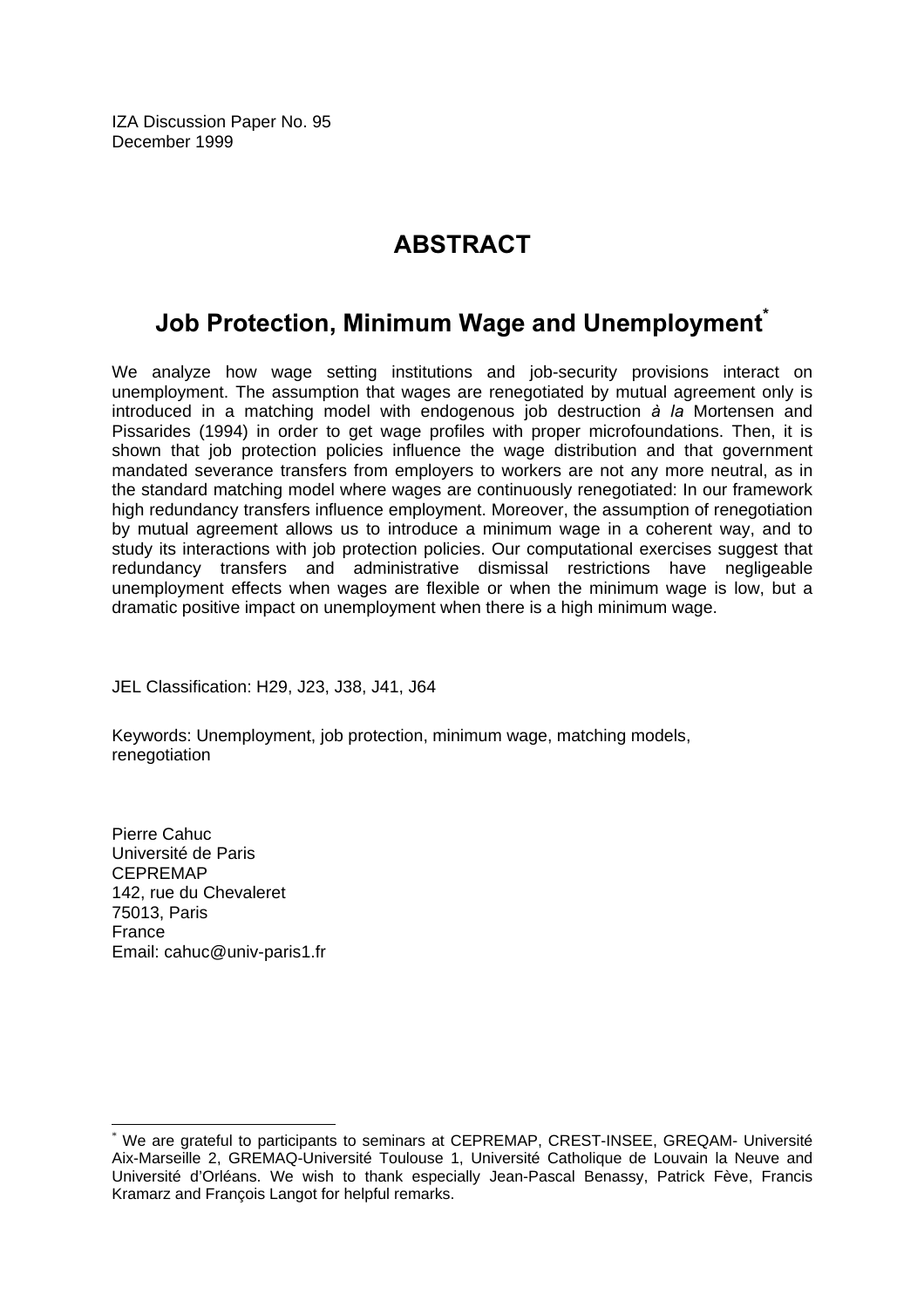#### Introduction  $\mathbf 1$

Much attention has been devoted to the analysis of the consequences of labor market flexibility during recent years. Job protection is known to reduce both job destruction and creation. It is possible to distinguish three classes of models that are utilized to analyze the consequences of job protection —see Ljungqvist (1998) for a slightly different classification. The first class of models represents the behavior of a firm, subject to idiosyncratic productivity shocks and adjustment cost of labor, and facing an exogenous wage — Bentolila and Bertola (1990), Bertola (1990), Bentolila and Saint-Paul (1992). The second class of models extends the analysis of the firm subject to idiosyncratic shocks to a general equilibrium framework, where a continuum of identical consumers choose their labor supply and consumption —Hopenhayn and Rogerson (1993). In this model, a rise in firing costs, which are redistributed to the consumers in the form of lump-sum transfers, corresponds to a distortion that decreases the returns of labor, giving rise to a decrease in labor supply, and eventually to a drop of employment. The last class of models considers in more detail costs associated to the match formation and takes the job —and not the firm— as the unit of analysis —Mortensen and Pissarides (1994, 1997), Garibaldi (1998), Cabrales and Hopenhayn (1998). Once created, a job gives rise to a rent which is shared between the worker and the employer, and the productivity of each job is subject to idiosyncratic shocks. This approach has the advantage to consider search costs, with endogenous wages and job destruction in a closed equilibrium model of the labor market. Every class of models provides the same type of prediction: A more stringent employment protection has an ambiguous impact on the level of overall employment, because it reduces both job creation and destruction.

The aim of our paper is to show that taking into account the interaction between wage setting and job protection policies helps understanding their consequences on job flows and employment. Indeed, the comparison of job flows in countries with flexible and rigid labor market —North America versus Continental Europe— is quite disturbing, since it shows job flows with the same order of magnitude. Bertola and Rogerson (1997) claim that such a similarity might stem from other differences in labor market institutions than job protection policies. They argue that the wage compression due to a much more centralized wage setting in Europe inspired by the 'equal pay for equal work' principle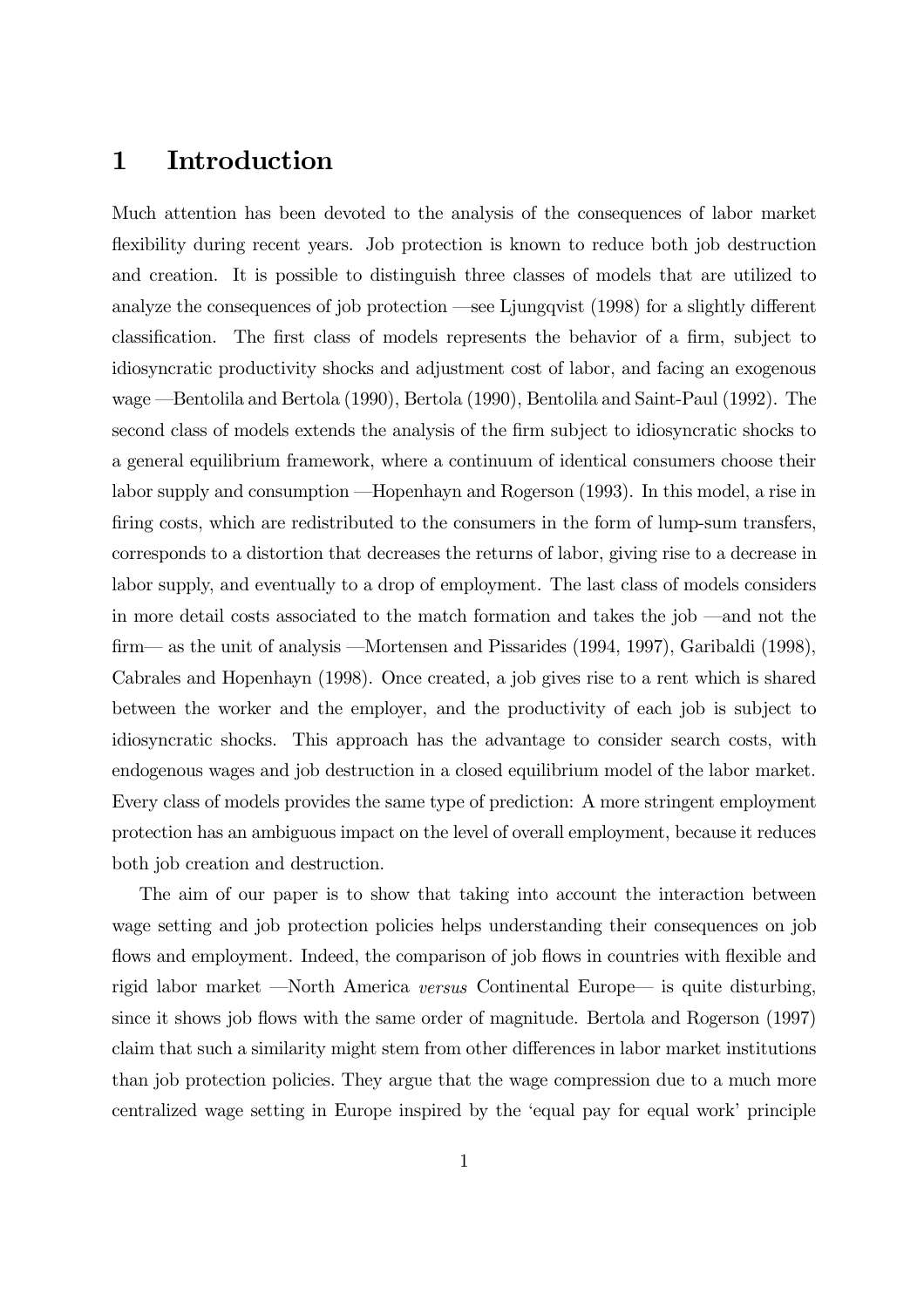might be an important element that fosters job destruction and creation. The idea that unemployment and jobs flows are the product of interacting institutional features of the labor market is far from being new —see Coe and Snower  $(1997)$  for a recent account—, but is also far from being completely explored. In particular, to our knowledge, it appears that the interaction between job protection and the minimum wage, although often evoked  $\frac{1}{2}$  e.g. Blanchard, 1998, Mortensen and Pissarides (1997)— has not attracted much attention. Yet, this is a paramount problem, since an important proportion of unskilled and young workers are paid the minimum wage in Europe, and it is for those workers that the unemployment problem is the most stringent —Dolado *et alii* (1996) and Abowd, Kramarz and Margolis (1998).

More precisely, the aim of our paper is to analyze the interaction between minimum wage and job protection policies in a dynamic search and matching framework  $\dot{a}$  la Mortensen and Pissarides (1994). We think that several reasons justify that it is worth studying such a problem. First, on many aspects, the Mortensen and Pissarides model is well adapted to analyze the consequences of job protection: Wages, job creations and destructions are endogenous and transactions costs on the labor market are taken into account in a framework that is very tractable. But wage flexibility plays a very important role when Mortensen and Pissarides (1997) find a negative relationship between firing costs and unemployment. In their model, a rise in firing costs leads to a decrease in wages, which are assumed to be negotiated, allowing to soften the impact on profits, and then on job creation and destruction. Accordingly, one would expect job protection to be less favorable to employment when a minimum wage is binding. Second, the assumption that wages are always negotiated without any institutional constraint implies that redundancy payments do not influence neither unemployment nor job flows. Therefore, although the consequences of firing taxes and administrative dismissal restrictions are well documented  $\text{—Garibaldi}$  (1998)—, it is usual to claim that the sole effect of redundancy payments is to lower the wages  $-$ Lazear (1990) and Burda (1992). This is a drawback, since many workers concerned by job protection get either the minimum wage or a wage close to the minimum wage. An obvious and easy way to deal with such a drawback is to assume exogenous wages. But, this is not completely satisfying, because job protection policies can influence wages. Thus, it is better to introduce a minimum wage in a frame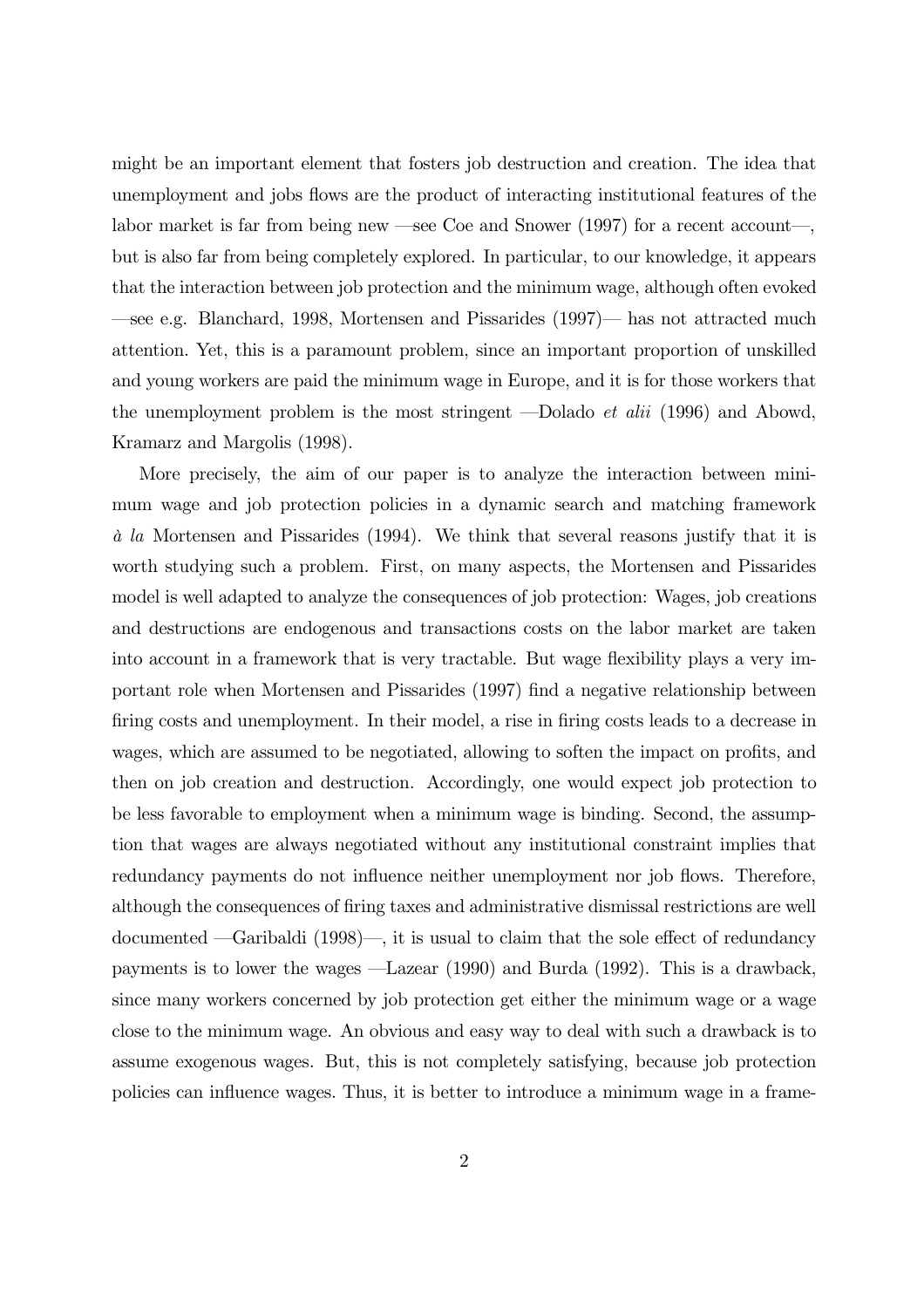work where wages are endogenous. This approach allows us to show that the impact of redundancy payments on unemployment and welfare depends on the minimum wage level in a non trivial way. In particular, redundancy payments can have very different effects when a minimum wage is binding: They can imply increases in employment and welfare in some circumstances and decreases in others. However, calibration exercises suggest that job protection is much more unfavorable to employment when a high minimum wage is binding.

Actually, introducing a minimum wage in a matching model where wages are negotiated is not straightforward. In the standard matching model of the labor market, wages are assumed to be renegotiated at all times. But this assumption is questionable. It implies a very flexible wage that fluctuates according to the shocks that hit the jobs. Moreover, the initial wage can be negative —which means that there is a bond left by the worker— if there are firing costs. Mortensen and Pissarides (1997) get rid of this problem by assuming that the wages are not renegotiated until a shock hits the jobs. Taking this direction, we assume that labor contracts specify a fixed wage that can be renegotiated by mutual agreement only. Such an assumption is worth at least for two reasons. First, it appears to be an important feature of labor contracts in England and in Continental Europe —Malcomson (1997). Second it can be justified by non-cooperative game theory in an environment where the idiosyncratic components of a job are not verifiable  $\text{--see}$ Mac Leod and Malcomson (1993) and Malcomson (1997). Indeed, if the information is unverifiable, many contract provisions may be unenforceable because a court does not have the information necessary to enforce them. In this context, a contract that specifies a fixed wage only is easy to enforce. Moreover, non-cooperative game theory shows that the contract can be renegotiated by mutual agreement only. The reason for this is very intuitive: An employer should agree to renegotiate a fixed-wage contract when a worker claims a wage increase only if he knows that the worker prefers to leave than going on to work at the current wage; in any other circumstances the employer should refuse the workers' claims. The same argument applies to the situation of a worker who faces a employer who wants a wage drop. Accordingly, the fixed-wage contract can be renegotiated by mutual agreement only, *i.e.* if the employer or the worker prefers to quit than going on at the current wage.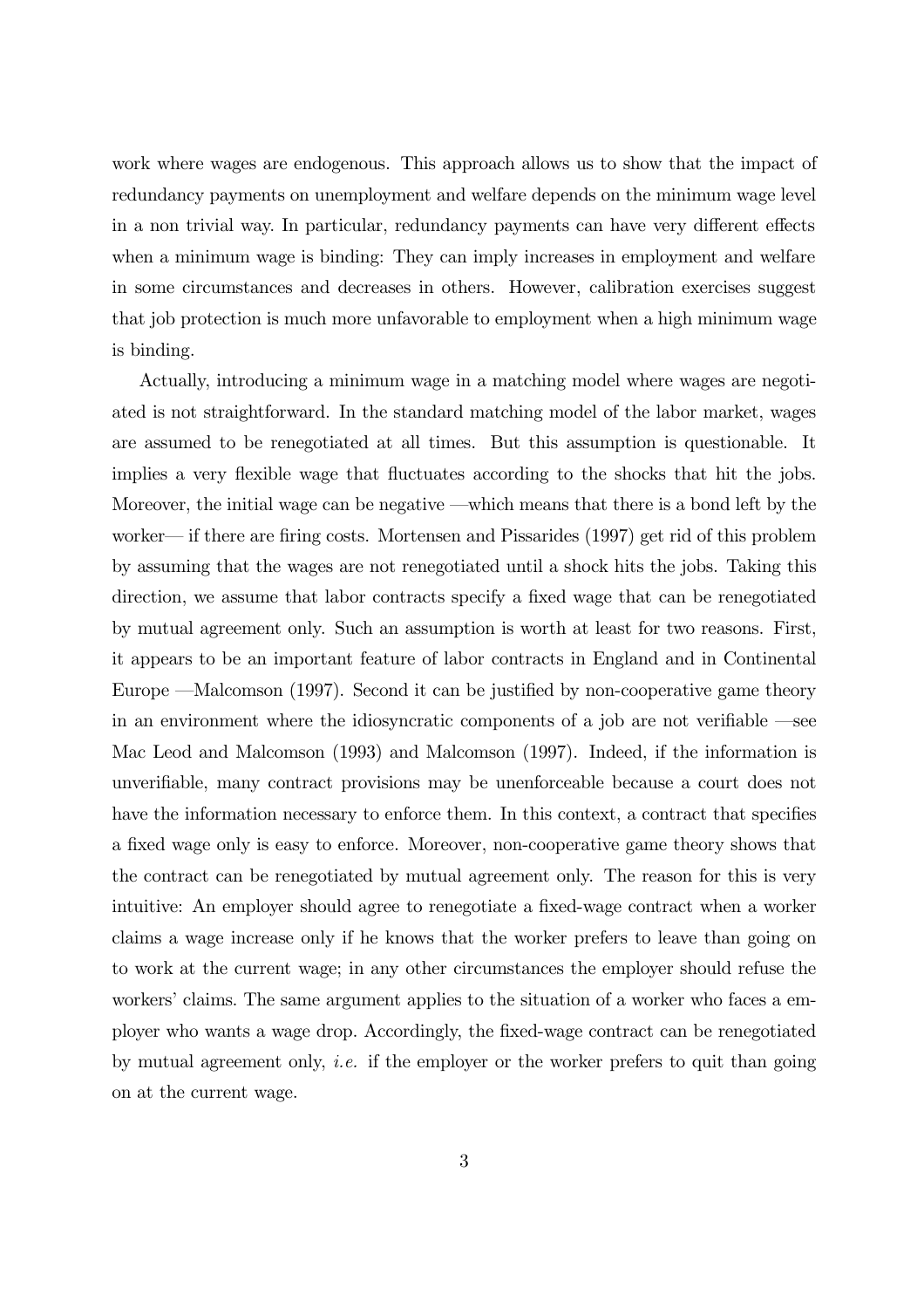The assumption of fixed-wage contract renegotiated by mutual agreement only has important consequences. It allows us to yield plausible wage profiles and then to introduce the minimum wage in a coherent way. It also implies that job protection policies influence wage profiles: A more stringent job protection diminishes the frequency of downwards wage renegotiations. Moreover, our assumption about renegotiations yields new predictions on the influence of redundancy payments on employment even when a minimum wage is not binding: It will be shown that low redundancy payments are neutral, as in the standard search-matching model, but that a high level of redundancy payment influences employment.

The paper is organized as follows. Section two is devoted to the presentation of the model. The economy with a flexible wage is analyzed in section three and a minimum wage is introduced in section four. The consequences of job protection are studied in section five. Section six provides some concluding comments.

#### The model  $\bf{2}$

We consider a continuous time equilibrium search and matching model  $\dot{a}$  la Mortensen and Pissarides (1994). We begin to present the features of jobs and workers before paying some attention to the definition of profits and expected utilities.

#### $2.1$ Jobs, unemployment and production

There are two goods: Labor, which is the sole input, and a numéraire good produced and consumed. There is a continuum of infinite lived individuals, which size is denoted by  $\ell$ . Each worker supplies one unit of labor and can be either employed and producing or unemployed and searching for a job. For the sake of simplicity, every unemployed worker gets the same income per unit of time, denoted by  $z$ . An endogenously sized continuum of competitive firms produce the numéraire good thanks to labor. Each firm has one job that can be either filled and producing or vacant and searching. The cost of a vacant job per unit of time is denoted by  $h$ .

Transaction costs imply that vacant jobs and unemployed workers are matched together in pairs through an imperfect matching process. The rate at which vacant jobs and unemployed workers meet is determined by the matching function  $M(v \cdot \ell, u \cdot \ell)$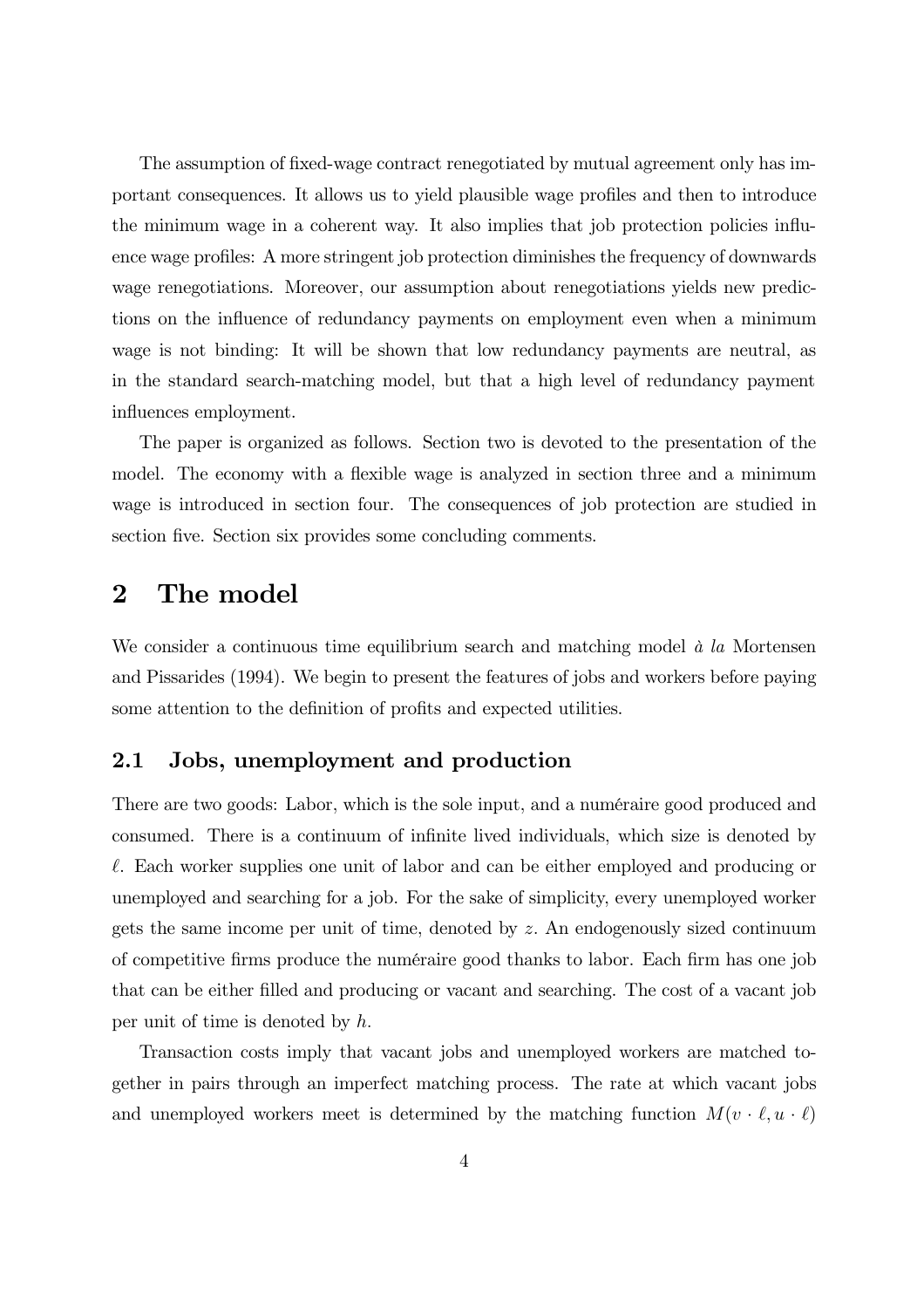where  $v$  and  $u$  represent the vacancy and unemployment rates respectively. The matching function satisfies the standard properties: It is increasing, continuously differentiable, homogenous of degree one, and yields no hiring if the mass of unemployed workers or the mass of vacant jobs is nil. The linear homogeneity of the matching function allows us to write the transition rate for vacancies as  $M(v \cdot \ell, u \cdot \ell)/v \cdot \ell = M(1, u/v) \equiv m(\theta)$ , where  $\theta \equiv v/u$  is the labor market tightness. Similarly, the job finding rate is given by  $\theta m(\theta) \equiv M(v \cdot \ell, u \cdot \ell)/u \cdot \ell$ . The properties of the matching function imply that  $m(\theta)$  and  $\theta m(\theta)$  are decreasing and increasing respectively.

Each job is endowed with an irreversible technology requiring one unit of labor to produce  $\varepsilon$  units of output, where  $\varepsilon$  is a random, job-specific, productivity parameter drawn from a distribution  $G(x) : \Omega \to [0,1]$ .  $\Omega$  is a subset of R with a finite upper support  $\varepsilon_u$ and  $G(x)$  has no mass point. Every new job starts with the highest productivity  $\varepsilon_u$ . On every continuing job, productivity changes according to a Poisson process with arrival rate  $\lambda$ . When there is a change, the new value of  $\varepsilon$  is a drawing from the distribution  $G(x)$ . There is an endogenous threshold value of the productivity, denoted by  $\varepsilon_d$ , below which a job is destroyed. Thus, the job destruction rate follows a Poisson process with parameter  $\lambda G(\varepsilon_d)$ .

Assuming that entrants on the labor market begin to search for a job, the matching technology and the job destruction process imply that the law of motion of the unemployment rate is

$$
\dot{u} = g_{\ell} + \lambda G(\varepsilon_d)(1 - u) - u \left[ \theta m(\theta) + g_{\ell} \right],\tag{1}
$$

where  $g_{\ell}$  stands for the rate of growth of the labor force. In a steady state, where  $g_{\ell}$ is constant, the unemployment rate can be written as

$$
u = \frac{\lambda G(\varepsilon_d) + g_\ell}{\theta m(\theta) + \lambda G(\varepsilon_d) + g_\ell}.\tag{2}
$$

The matching technology and the job destruction process also influence the level of aggregate production. The law of motion of the mass of jobs that have been hit by a shock, denoted by  $n_s$ , is defined by the equation  $\dot{n}_s = \lambda [1 - G(\varepsilon_d)] n_h - \lambda G(\varepsilon_d) n_s$ , where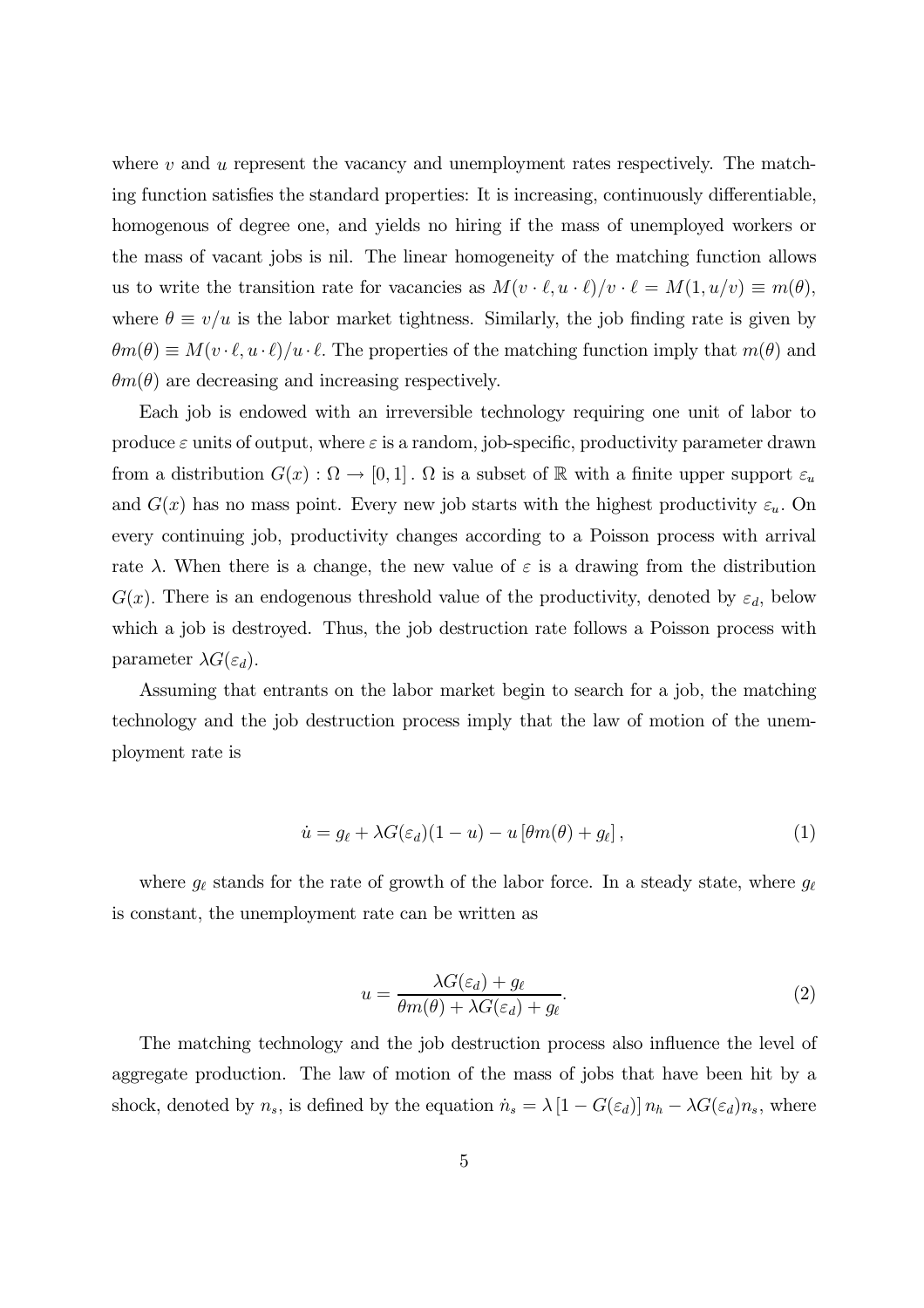$n_h$  stands for the mass of jobs that have not been hit by a shock. From this equation, one gets the proportion of new jobs not hit by a shock in a stationary state, which is equal to:  $n_h/(n_s+n_h) = G(\varepsilon_d)$ . Thus, the average production per filled job is  $G(\varepsilon_d)\varepsilon_u + \int_{\varepsilon_d}^{\varepsilon_u} x dG(x)$ , and the aggregate income per member of the labor force, which is equal to the sum of the production of filled jobs and the outcome of unemployed workers less the cost of vacant jobs, amounts to

$$
Y = \left[\varepsilon_u + \int_{\varepsilon_d}^{\varepsilon_u} (x - \varepsilon_u) dG(x)\right] (1 - u) + u\left[z - h\theta\right].\tag{3}
$$

It is worth noting that aggregate output is a measure of social welfare, since it is assumed that individuals are risk-neutral.

The matching model shows that the unemployment rate and the level of production depend on the rate of job destruction, on the labor market tightness and the growth of the labor force. The equilibrium values of these variables are influenced by the expected incomes that employers and workers get on the labor market. It is then worth paying some attention to the expected payoffs on the labor market.

#### $2.2$ Job value and expected incomes

A vacant job costs h per unit of time and is filled at rate  $m(\theta)$ . The asset value of a vacancy, denoted by  $\Pi_v$ , satisfies

$$
r\Pi_v = -h + m(\theta) \left[ \Pi(\varepsilon_u, w_0) - \Pi_v \right], \tag{4}
$$

where r is the exogenous interest rate and  $\Pi(\varepsilon_u, w_0)$  the asset value of a job with productivity  $\varepsilon_u$  that pays a wage  $w_0$ . The free-entry condition reads as:

$$
\Pi_v = 0. \tag{5}
$$

The expected value of the stream of income of an unemployed worker satisfies:

$$
rV_u = z + \theta m(\theta) \left[ V(w_0) - V_u \right],\tag{6}
$$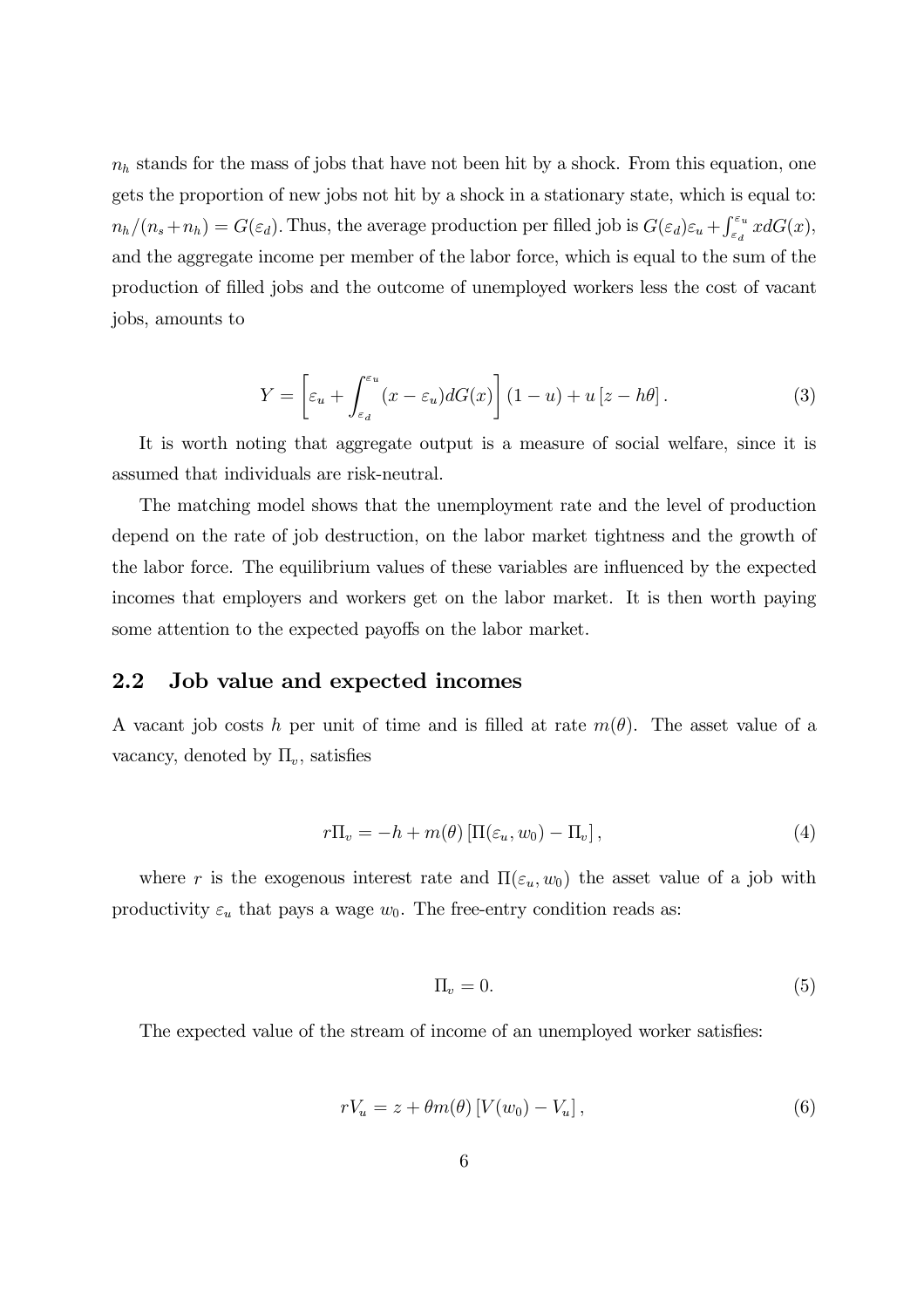where z is the exogenous value of unemployment income and  $V(w_0)$  stands for the expected value of the stream of income of worker paid a wage bargained on new matches, denoted by  $w_0$ .

The asset value of a job with current idiosyncratic component  $\varepsilon$  and offering a wage  $w_0$ , denoted by  $\Pi(\varepsilon, w_0)$ , satisfies

$$
r\Pi(\varepsilon, w_0) = \varepsilon - w_0 + \lambda \left[\Pi_\lambda - \Pi(\varepsilon, w_0)\right],\tag{7}
$$

where  $\Pi_{\lambda}$  denotes the expected discounted profit if a shock occurs.

The expected present value,  $V(w_0)$ , of the stream of incomes of a worker payed a wage  $w_0$  satisfies

$$
rV(w_0) = w_0 + \lambda \left[ V_{\lambda}(w_0) - V(w_0) \right], \tag{8}
$$

where  $V_{\lambda}(w_0)$  denotes the expected discounted stream of incomes of a worker payed a wage  $w_0$  if a shock occurs.

If the minimum wage is not binding, the starting wage is negotiated according to a Nash sharing rule which provides a share  $\gamma \in [0,1]$  of the surplus generated by a new match to the worker. Every new match yields a surplus which is equal to the sum of the expected present value of the workers' and the employers' future income on the job less the expected present value of their income in case of separation. An employer who accepts to be matched with a worker gets  $\Pi(\varepsilon_u, w_0)$  and obtains the asset value of a vacant job,  $\Pi_v$ , if he refuses. A new matched worker gets an expected income  $V(w_0)$ , but stays unemployed otherwise, and gets an expected income  $V_u$ . Accordingly, the surplus value of a new match is

$$
S_0 = \Pi(\varepsilon_u, w_0) - \Pi_v + V(w_0) - V_u,\tag{9}
$$

and on every new match the sharing rule reads as:

$$
V(w_0) - V_u = \gamma S_0, \ \Pi(\varepsilon_u, w_0) - \Pi_v = (1 - \gamma)S_0.
$$
 (10)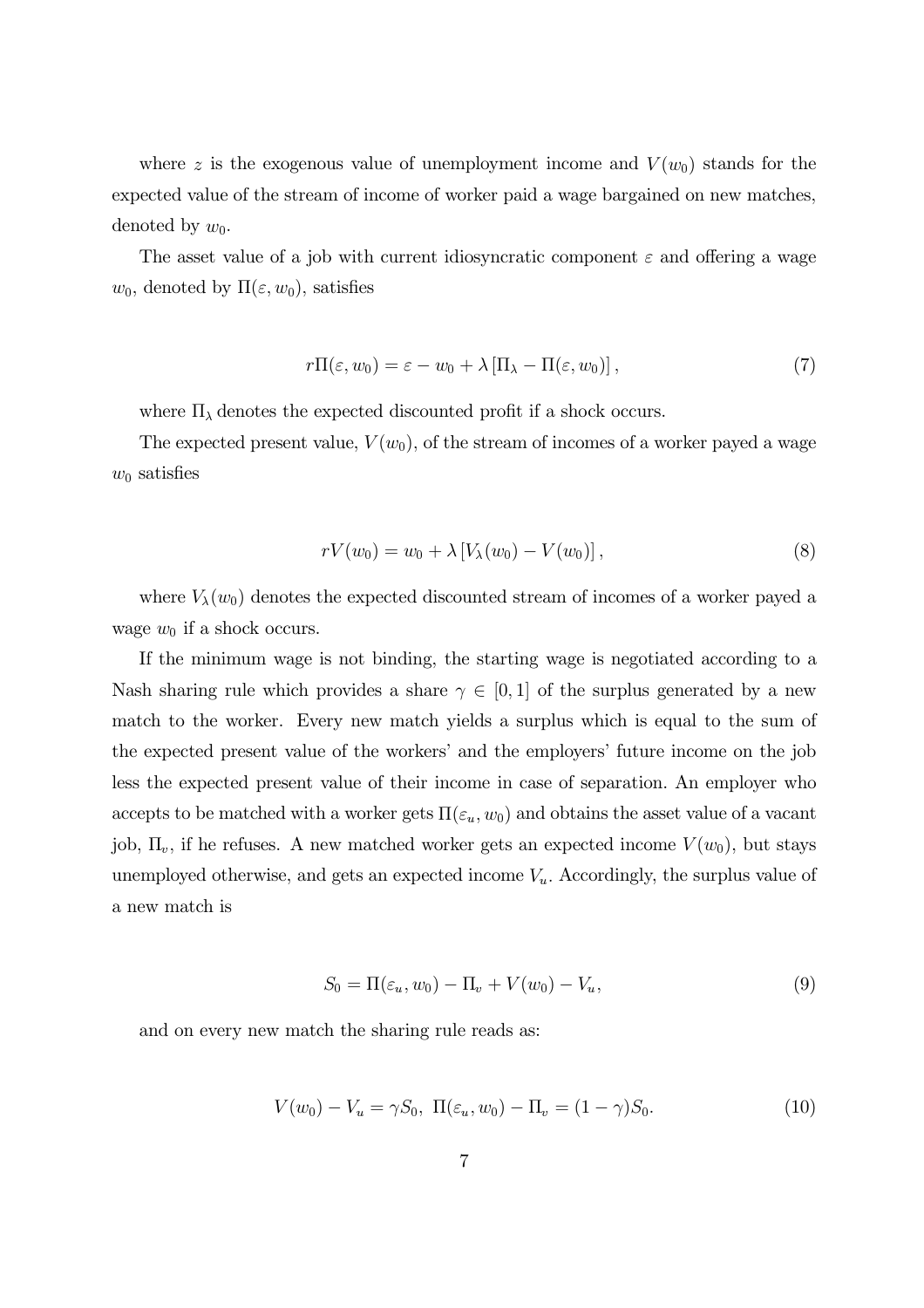Since the seminal contributions of Binmore, Rubinstein and Wolkinsky (1986) and Osborne and Rubinstein (1990), it has been well known that the Nash sharing rule can be derived from strategic bargaining games. A simple game that yields the Nash sharing in our particular framework is presented in appendix 1.

#### 2.3 Wage renegotiation

Defining the renegotiation process requires to give some precisions about wage setting. It is assumed that wages can be negotiated within each firm. In order to get rid of the usual assumption that wages are continuously renegotiated or that they are chosen so as to share at all times the surplus from a job match, we assume that the employer and the employee agree on a fixed wage which can be renegotiated by mutual agreement only. The renegotiation can be initiated either by the employer or by the employee. It is assumed that only *employer-initiated separations* give rise to firing costs —on this point, see the enlightening paper of Mc Laughlin  $(1991)$ — denoted by f, which have two components. The first one is a payment to the worker, denoted by  $f_w$ , and the second one, denoted by  $f_g$ , is a tax payed to the government. This tax represents the set of administrative restrictions and procedures that the employer has to obey if he wants to fire a worker. Hence, one always has  $f = f_w + f_g$ .

In appendix 1, we provide a strategic renegotiation game which outcome implies that an employer-initiated renegotiation can occur if a productivity drop leads to a profit decrease such that the employer prefers to fire the worker than going on with the current wage. Similarly, an employee-initiated renegotiation may occur if an improvement of the outside option of the employee implies that he prefers to quit than abiding by the current contract. In our model, only employer-initiated renegotiations can occur, because the outside option of the employee is stationary, equal to  $V_u$  in case of quit. Since there are only employer-initiated renegotiations wages can be renegotiated downwards only, a property that may seem questionable at first glance, since the largest share of renegotiations result in real wage increases —Mc Laughlin (1994). However, it should be remarked that assuming a positive growth rate of productivity would necessarily entail upwards wage renegotiations on the jobs with sufficient durations. We avoid taking into account productivity growth, because it would complicate the presentation of the model without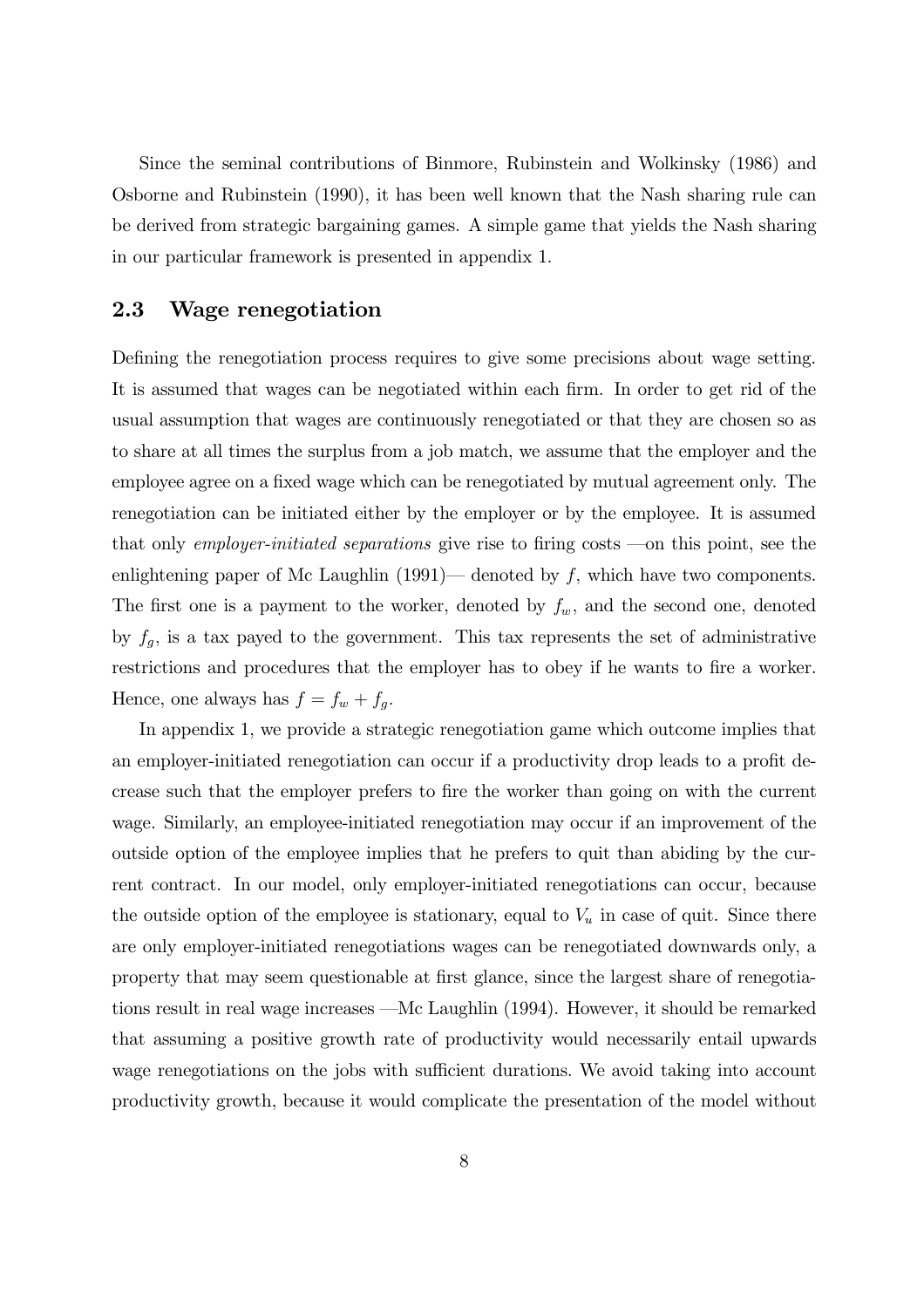changing our results about the consequences of job protection and minimum wage.

Since renegotiations are employer-initiated, a disagreement during the negotiation leading to a job destruction should be interpreted as an employer-initiated separation, giving rise to firing costs. Obviously, the worker will accept a renegotiation leading to a wage decrease only if he can get a higher expected income by renegotiating the contract than by being fired and getting the redundancy payment  $f_w$ . Such a situation can occur only if  $V(w_0) > V_u + f_w$ , because the workers always prefers being fired than renegotiating if  $V(w_0) \leq V_u + f_w$ . Using the definition of the asset value of a vacancy (4), the free-entry condition  $(5)$  and the sharing rule  $(10)$ , this condition implies that the starting wage can be renegotiated only if:

$$
\frac{\gamma h}{(1-\gamma)m(\theta)} > f_w.
$$
\n(11)

One sees that a large redundancy payment to the worker may prevent any renegotiation. If condition  $(11)$  holds, the employer may initiate a renegotiation of the starting wage only if he gets an expected profit  $\Pi(\varepsilon, w_0)$  lower than the firing cost, because otherwise job destruction would not be a credible threat, and the worker would never accept to renegotiate the contract. Computing  $\Pi(\varepsilon, w_0)$  allows us to derive the expression for the three show value of productivity below which the starting wage may be renegotiated. From the definition (7) of the asset value of a job offering a wage  $w_0$ , one gets, by computing the difference between  $\Pi(\varepsilon, w_0)$  and  $\Pi(\varepsilon_u, w_0)$ :

$$
\Pi(\varepsilon, w_0) = \frac{\varepsilon - \varepsilon_u}{r + \lambda} + \Pi(\varepsilon_u, w_0).
$$
\n(12)

Equation (12) shows that  $\Pi(\varepsilon, w_0)$  increases with  $\varepsilon$ . Therefore, the employer may offer to renegotiate the wage if the productivity is lower than a unique threshold value of the productivity below which the expected profit is smaller than the firing cost. The threshold value, denoted by  $\varepsilon_r$ , must solve  $\Pi(\varepsilon_r, w_0) = -f$ . The surplus sharing rule (10), together with the free-entry condition  $(5)$ , implies that  $(12)$  allows us to write the threshold value below which the starting wage may be renegotiated as: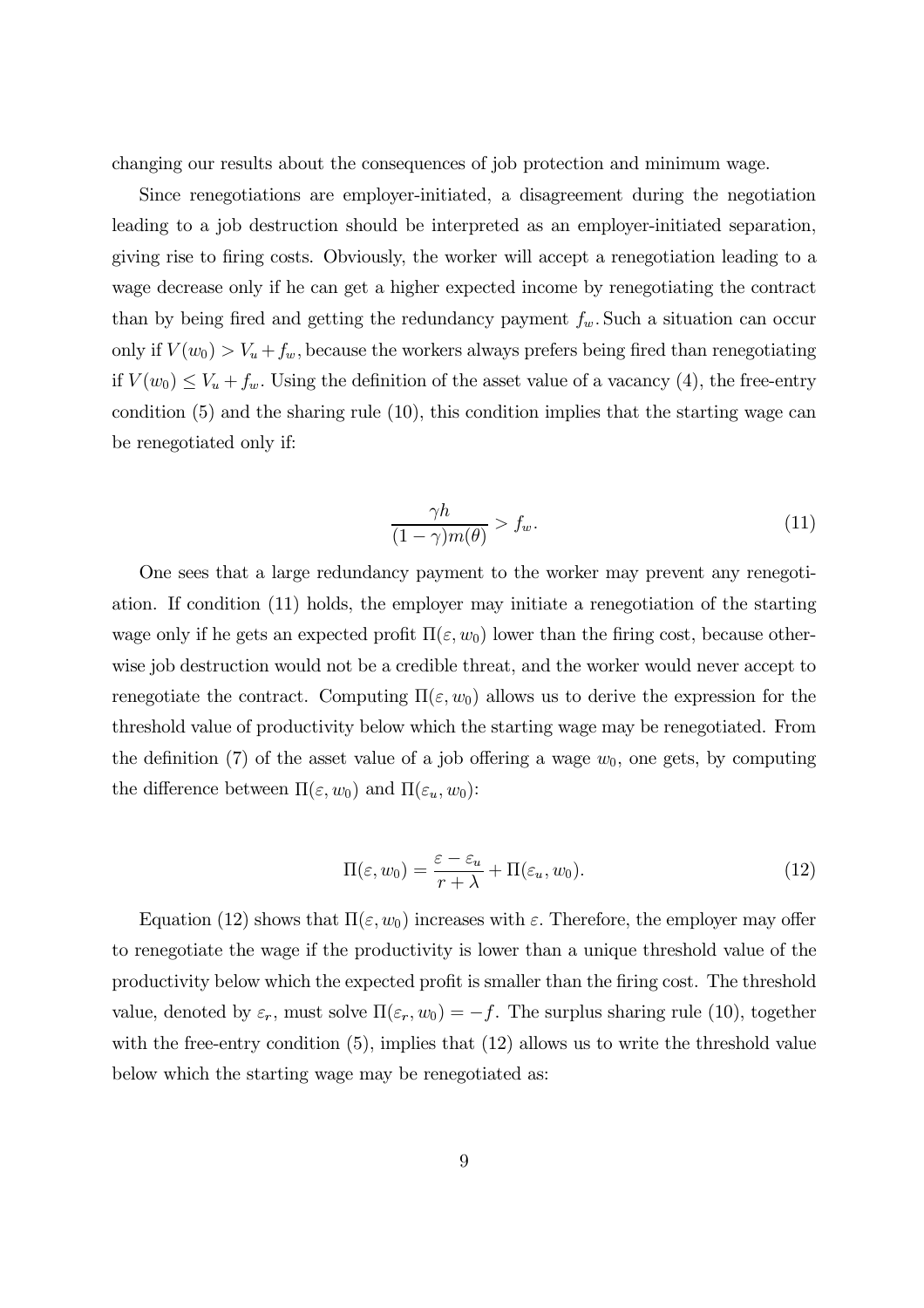$$
\varepsilon_r = \varepsilon_u - (r + \lambda) \left[ f + \frac{h}{m(\theta)} \right]. \tag{13}
$$

This expression for the threshold value shows that renegotiation of the starting wage are less frequent when firing costs are high, because in such a case the employer can threat to fire a worker who would disagree to renegotiate the starting contract only if the productivity is very low.

If the starting wage is renegotiated, renegotiated wages may also be renegotiated. Every renegotiation provides a share  $\gamma$  of the surplus of a continuing job to the worker. A continuing job yields a surplus which is equal to the sum of the expected present value of the workers' and the employers' future income on the job less the value of their future income in case of separation. Since any separation is necessarily initiated by employers, the presence of firing costs implies that the expression of the surplus of a new match is different from the expression of the surplus of a continuing job, because the cost of separation includes firing costs in the latter case. On every continuing job with current productivity  $\varepsilon$  an employer gets  $\Pi(\varepsilon, w)$ , and obtains  $\Pi_v - f$  in case of separation. Likewise, a worker gets an expected future income equal either to  $V(w)$ , and obtains only  $V_u + f_w$  if he is separated and then unemployed. Accordingly, the value of the surplus of a continuing job with productivity  $\varepsilon$  is:

$$
S(\varepsilon) = V(w) - V_u + \Pi(\varepsilon, w) - (\Pi_v - f_g). \tag{14}
$$

It is worth noting that the value of the surplus is independent of the wage since it does not hinge on the sharing rule. Moreover, there is a simple relation between the surplus of a starting job and the surplus of a continuing job. From  $(9)$  and  $(14)$ , one gets

$$
S_0 = S(\varepsilon_u) - f_g. \tag{15}
$$

This relation shows that the surplus of a starting job is smaller than the surplus of a continuing job with idiosyncratic component  $\varepsilon_u$  because there is a firing tax which implies that the cost of separation on a continuing job is higher than on a new match. Using the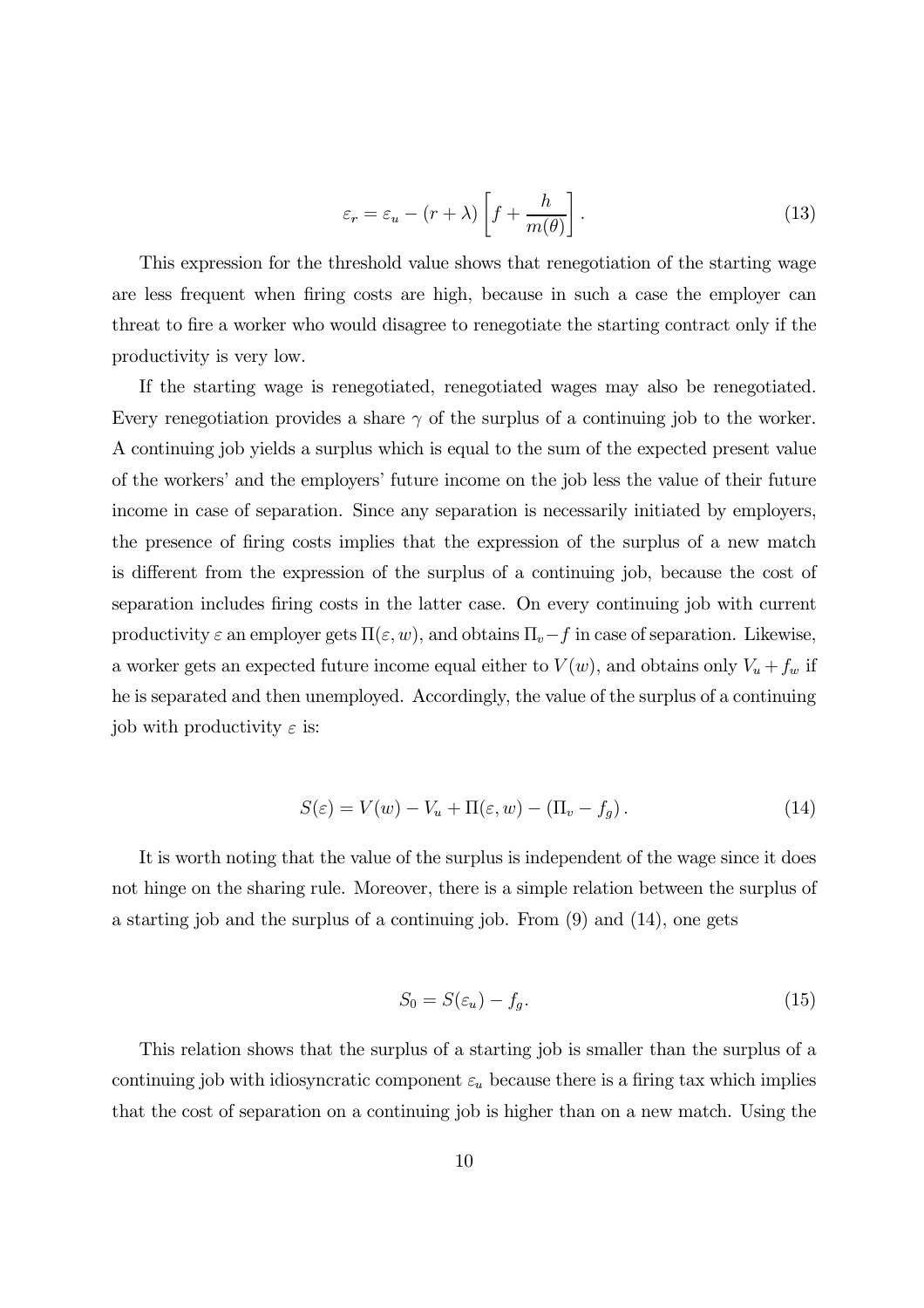definitions of the surplus on a continuing job, of the expected income and profits, it can easily be shown —see appendix 2— that the value of the surplus of a continuing job with idiosyncratic component  $\varepsilon$  satisfies the following asset pricing equation:

$$
(r+\lambda)S(\varepsilon) = \varepsilon - z - \frac{\gamma h\theta}{(1-\gamma)} + rf_g + \lambda \int_{\varepsilon_d}^{\varepsilon_u} S(x) dG(x),\tag{16}
$$

where  $\varepsilon_d$  stands for the threshold value of productivity below which jobs are destroyed.

One sees that the surplus is forward looking: It does not depend on the wage previously negotiated. Moreover, the surplus increases with the idiosyncratic component and with the firing tax, which effect is to raise the cost of job destruction.

When wages are renegotiated, firing costs are always payed by the employer in case of separation. Thus, the sharing rule on any continuing job with productivity  $\varepsilon$  defines a wage  $w(\varepsilon)$  that satisfies

$$
V[w(\varepsilon)] - (V_u + f_w) = \gamma S(\varepsilon), \ \Pi(\varepsilon, \varepsilon) - (\Pi_v - f) = (1 - \gamma)S(\varepsilon). \tag{17}
$$

A wage  $w(y)$ , negotiated when the productivity was y, may be renegotiated if the employer gets a lower discounted profit than the firing costs by abiding by the contract stipulating a wage  $w(y)$ . From equation (7), the asset value of a job with a wage  $w(y)$ and idiosyncratic component  $\varepsilon$  can be written as

$$
\Pi\left[\varepsilon, w(y)\right] = \frac{\varepsilon - y}{r + \lambda} + \Pi\left[y, w(y)\right].\tag{18}
$$

This asset value increases with  $\varepsilon$ . Therefore, there exists a unique threshold value of the productivity on a job with a wage  $w(y)$ , below which the asset value is smaller than the firing cost. This threshold value, denoted by  $\varepsilon_r(y)$ , satisfies  $\Pi\left[\varepsilon_r(y), w(y)\right] = -f$ . The profit  $\Pi[y, w(y)]$  can be computed from the sharing rule (17), the definition of the surpluses (16), (15) and the free-entry condition (5). Substituting the value of  $\Pi[y, w(y)]$ in (18) and using the definition (13) of  $\varepsilon_r$  allows us to write the threshold value as follows:

$$
\varepsilon_r(y) = \varepsilon_r - \gamma(\varepsilon_u - y) + (r + \lambda)(\gamma f_g + f_w). \tag{19}
$$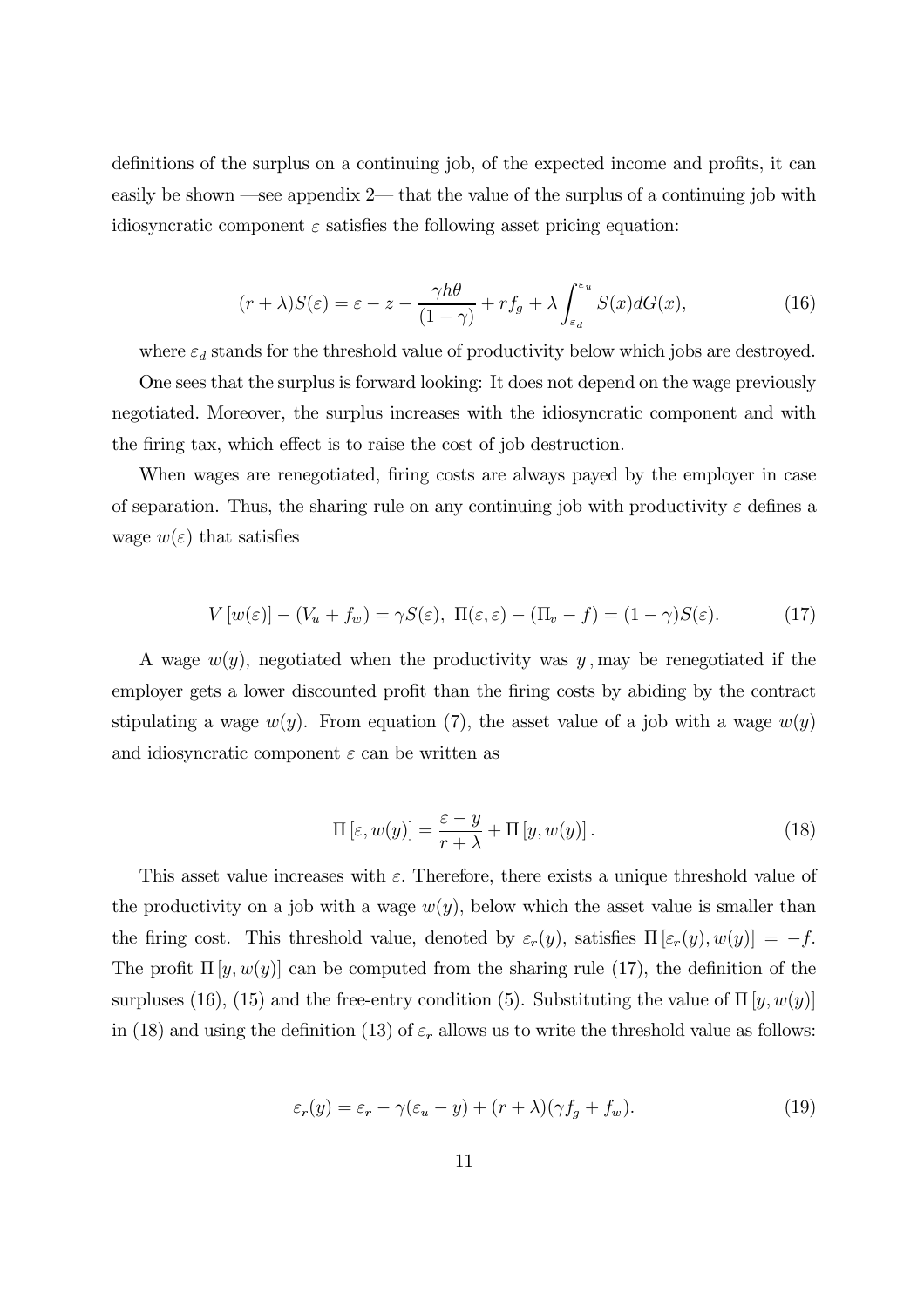This equation shows that the wage is renegotiated if the new value of the productivity is low with respect to the value of the productivity for which the current wage has been negotiated. One can check that  $\varepsilon_r(y) < \varepsilon_r$  if condition (11) is fulfilled.

The definition of the payoffs obtained on the labor market allows us to analyze the consequences of job protection on unemployment and welfare in different institutional environments. We will begin to look at a situation with flexible wages before introducing a minimum wage.

#### Equilibrium with flexible wages  $\bf{3}$

In this section, we describe the job creation and destruction process that yields the equilibrium value of the labor market tightness and the job destruction rate in the absence of a minimum wage.

#### 3.1 **Job** creation

The job creation equation is obtained from the free-entry condition  $(5)$ , the definition of the asset value of a vacant job  $(4)$ , and the definitions of the surplus of a continuing job  $(16)$  and a new job  $(15)$ :

$$
\frac{h}{m(\theta)} = \frac{(1-\gamma)}{(r+\lambda)} \left[ \varepsilon_u - z - \lambda G(\varepsilon_d) f_g + \lambda \int_{\varepsilon_d}^{\varepsilon_u} \frac{(x-\varepsilon_u)}{r+\lambda} dG(x) + \frac{h\left\{ \lambda \left[ 1 - G(\varepsilon_d) \right] - \gamma \theta m(\theta) \right\}}{(1-\gamma)m(\theta)} \right]
$$
\n(20)

This equation indicates that the expected cost of a vacant job must equalize the expected profit on a starting job. Indeed, the left-hand side represents the expected cost of a vacancy. This cost increases with the labor market tightness because the bigger the market tightness the longer the time to fill a vacancy, and the more costly a vacancy is. The right-hand side represents the expected profits yielded by a starting job. Expected profits are decreasing with respect to the labor market tightness, because a bigger labor market tightness increases the exit rate from unemployment and the asset value of the unemployed workers, which, according to the sharing rule, decreases the profit on any job. The influence of the threshold level of productivity below which jobs are destroyed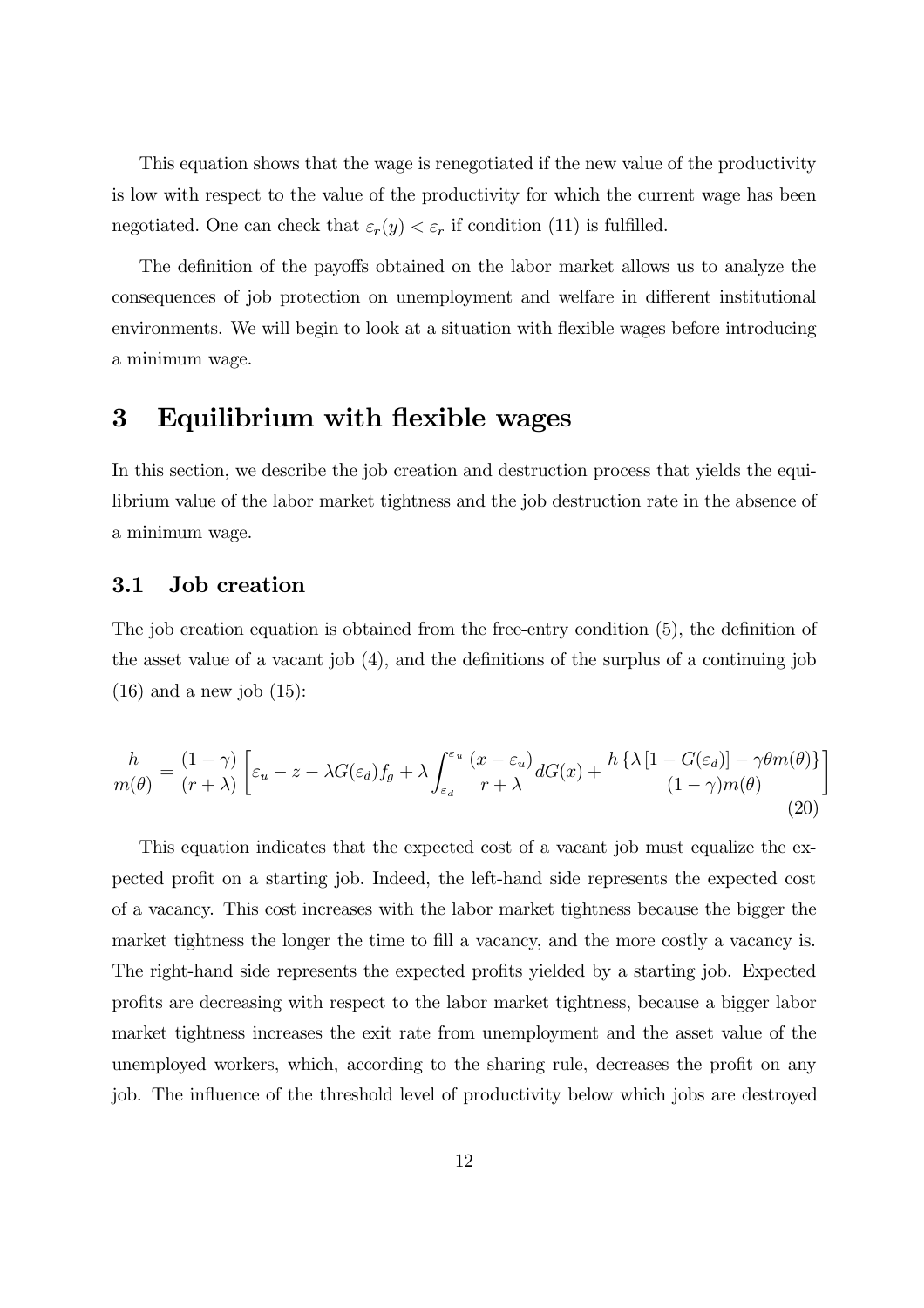on the value of expected profit is not monotonic. It can easily be established —by differentiating the right-hand side of equation  $(20)$ — that the expected profit of a job increases  $(\text{decreases})$  with this lower bound if the surplus is negative (positive) for the reservation productivity, and has a maximum for the threshold value of productivity under which jobs are destroyed that yields a zero surplus. This job creation equation is drawn on Figure 1, where it is denoted by  $JC$ .

# 3.2 Job destruction

## 3.2.1 Job destruction in the economy with renegotiations

If contracts are renegotiated, firms and employees decide to separate only if the value of the surplus becomes negative. Since the equation  $(16)$  implies that the surplus is increasing with respect to the productivity parameter  $\varepsilon$ , there exists a unique reservation productivity, denoted by  $\varepsilon_s$ , below which the surplus becomes negative, that solves  $S(\varepsilon_s)$  = 0. It is worth noticing that the sharing rule  $(17)$  implies that this condition is equivalent to  $\Pi\left[\varepsilon_s, w(\varepsilon_s)\right] = -f$  and  $V\left[w(\varepsilon_s)\right] = V_u + f_w$ , which means that both the employer and the worker agree to destroy the job if  $\varepsilon < \varepsilon_s$ . Accordingly, from (16), one gets:

$$
\varepsilon_s = z + \frac{\theta h \gamma}{1 - \gamma} - r f_g - \frac{\lambda}{\lambda + r} \int_{\varepsilon_s}^{\varepsilon_u} (x - \varepsilon_s) dG(x). \tag{21}
$$

The right-hand side shows that the reservation productivity depends on the opportunity cost of employment to the worker, which is the sum of the unemployment benefits  $z$ and the expected value of search —the second term. The firing tax induces firms to lower the reservation productivity, and then to destroy less jobs. The last term on the righthand side is the option value of retaining an existing match. The job destruction curve is drawn on Figure 1 in the plane  $(\varepsilon_s, \theta)$ . One sees that an increase in the labor market tightness, which entails a higher expected return from search, diminishes the surplus of a job and then leads to a higher  $\varepsilon_s$ .

## 3.2.2 Job destruction in the economy without renegotiation

When there is no renegotiation, the firm decides to fire the worker if the asset value of a job with a wage  $w_0$  becomes lower than the firing cost. Since the asset value  $\Pi(\varepsilon, w_0)$  increases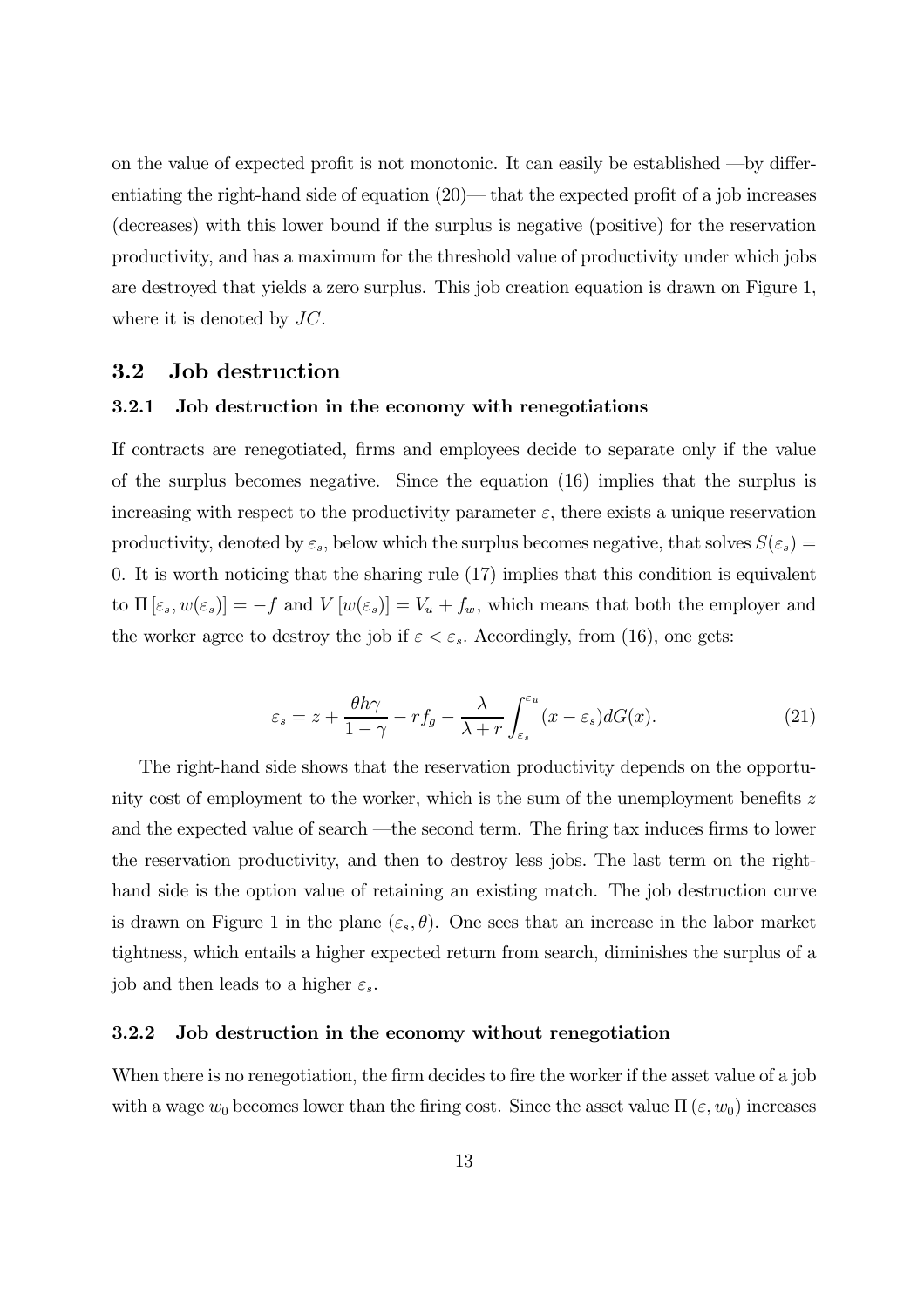

Figure 1: Equilibria with flexible wages

with idiosyncratic component  $\varepsilon$ , there exists a unique threshold value of  $\varepsilon$ , denoted by  $\varepsilon_0$ , below which jobs are destroyed, that solves<sup>1</sup>  $\Pi(\varepsilon_0, w_0) = -f$ . The definition of the asset value of a continuing job paying the starting wage (7) implies that this condition reads as:

$$
\varepsilon_0 = w_0 - \lambda \Pi_\lambda(w_0) - (r + \lambda)f. \tag{22}
$$

Using the free-entry condition  $(5)$ , the equations  $(6)$ ,  $(8)$  and the sharing rule  $(10)$ , one gets the following expression for the starting wage:

$$
w_0 = z + \frac{\gamma h}{(1 - \gamma)m(\theta)} \left[ r + \lambda G(\varepsilon_0) + \theta m(\theta) \right] - \lambda G(\varepsilon_0) f_w.
$$
 (23)

Moreover, using the definition of the asset value of a continuing job implies that:

$$
\Pi_{\lambda} = -f + \int_{\varepsilon_0}^{\varepsilon_u} \frac{(x - \varepsilon_0)}{r + \lambda} dG(x). \tag{24}
$$

<sup>&</sup>lt;sup>1</sup>Let us remark that  $\varepsilon_0$  solves  $\Pi(\varepsilon_0, w_0) = -f$  when there is no renegotiation while  $\varepsilon_r$ , defined equation (13), solves  $\Pi(\varepsilon_r, w_0) = -f$  when there is renegotiation, formally, the expression for  $\Pi_{\lambda}(w_0)$  found in equation  $(7)$  is not the same in both cases —see equations  $(24)$  and  $(39)$ .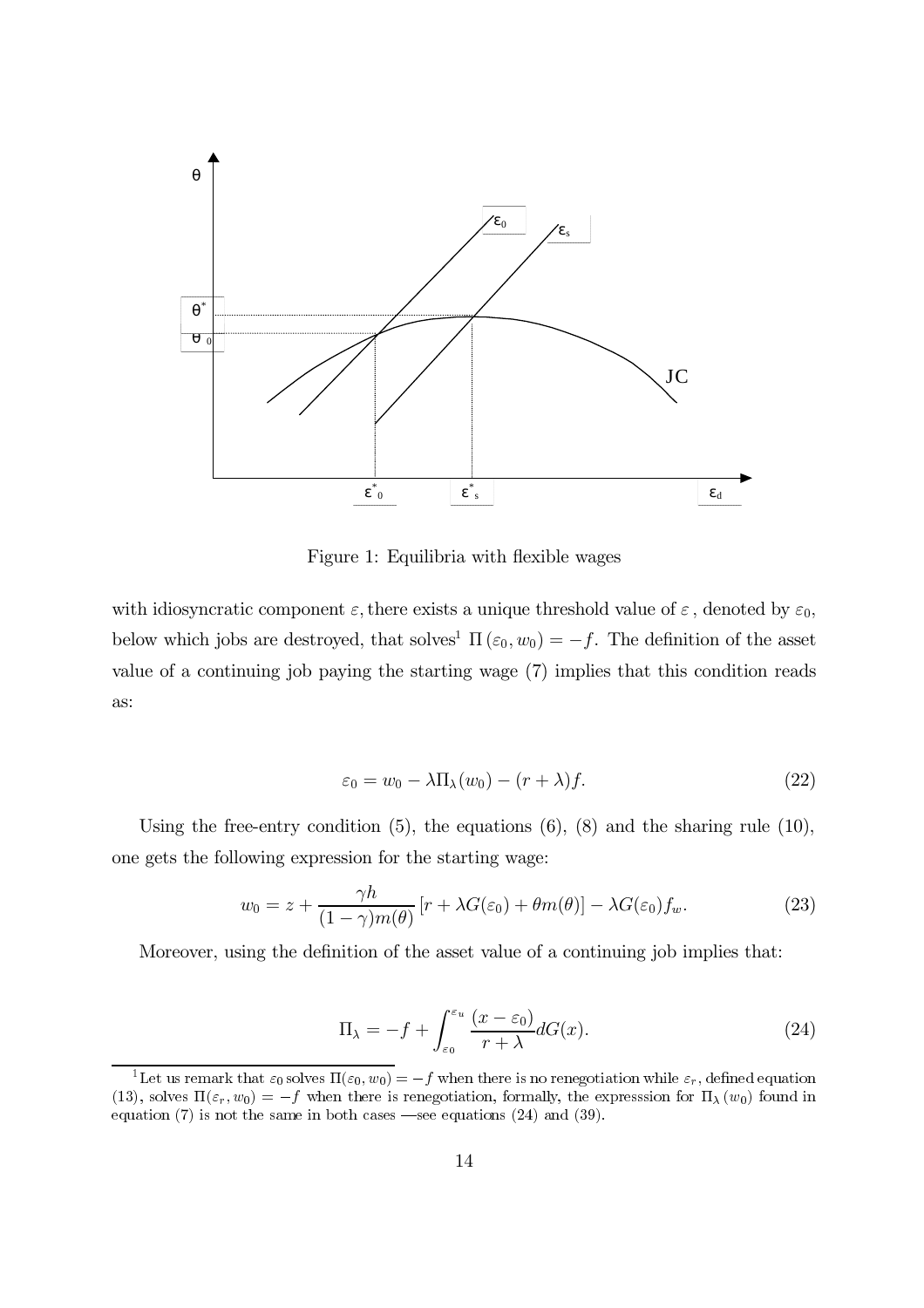Substituting  $(23)$  and  $(24)$  into  $(22)$  yields:

$$
\varepsilon_0 = z + \frac{\gamma h}{(1 - \gamma)m(\theta)} \left[ r + \lambda G(\varepsilon_0) + \theta m(\theta) \right] - \lambda G(\varepsilon_0) f_w - \left[ r + \lambda G(\varepsilon_0) \right] f_g - \frac{\lambda}{r + \lambda} \int_{\varepsilon_0}^{\varepsilon_u} (x - \varepsilon_0) dG(x) \tag{25}
$$

It can easily be shown, by differentiating this equation, that  $\varepsilon_0$  increases with the labor market tightness. It means that job destruction increases with the labor market tightness because the starting wage increases with  $\theta$ . Moreover, one can easily check that  $\varepsilon_0 \leq \varepsilon_s$ , for a given value of  $\theta$ , if renegotiations are impossible —*i.e.* if condition (11) is not fulfilled. It means that employers are induced to destroy less jobs if wages cannot be renegotiated. This is a very intuitive result: The impossibility to renegotiate wages downwards arises if redundancy payments are high, which implies a low starting wage and a high separation cost to the employer. Thus, high redundancy payments lower the cost to continue a job but increase the cost of job destruction.

#### 3.3 Equilibrium

#### 3.3.1 Equilibrium with renegotiation

The equilibrium values of the labor market tightness and the threshold value of productivity below which jobs are destroyed,  $(\theta^*, \varepsilon_s^*)$ , when wages are renegotiated by mutual agreement are defined by the job creation equation  $(20)$  and the job destruction equation (21), with  $\varepsilon_d = \varepsilon_s$  in equation (20) —see Figure 1. It can be checked that the equilibrium is unique. It is worth noting that the pair  $(\theta^*, \varepsilon^*)$  is the same as in the Mortensen and Pissarides' (1994) model, where wages are more 'flexible' than in our framework, since Mortensen and Pissarides assume continuously renegotiated wages. In fact, this is not surprising: The job destruction decision is exactly the same in both frameworks, since a job is destroyed if the surplus that it generates becomes negative in both cases, and the value of the surplus does not depend on the way it is shared. The job creation equation is also the same, since it is the bargaining at the start of the match that determines the share of the surplus belonging to the employer, the starting surplus being also the same in both frameworks.

Like in the standard search and matching model, redundancy payments do not influence neither the labor market tightness nor the job destruction rate. However, the wage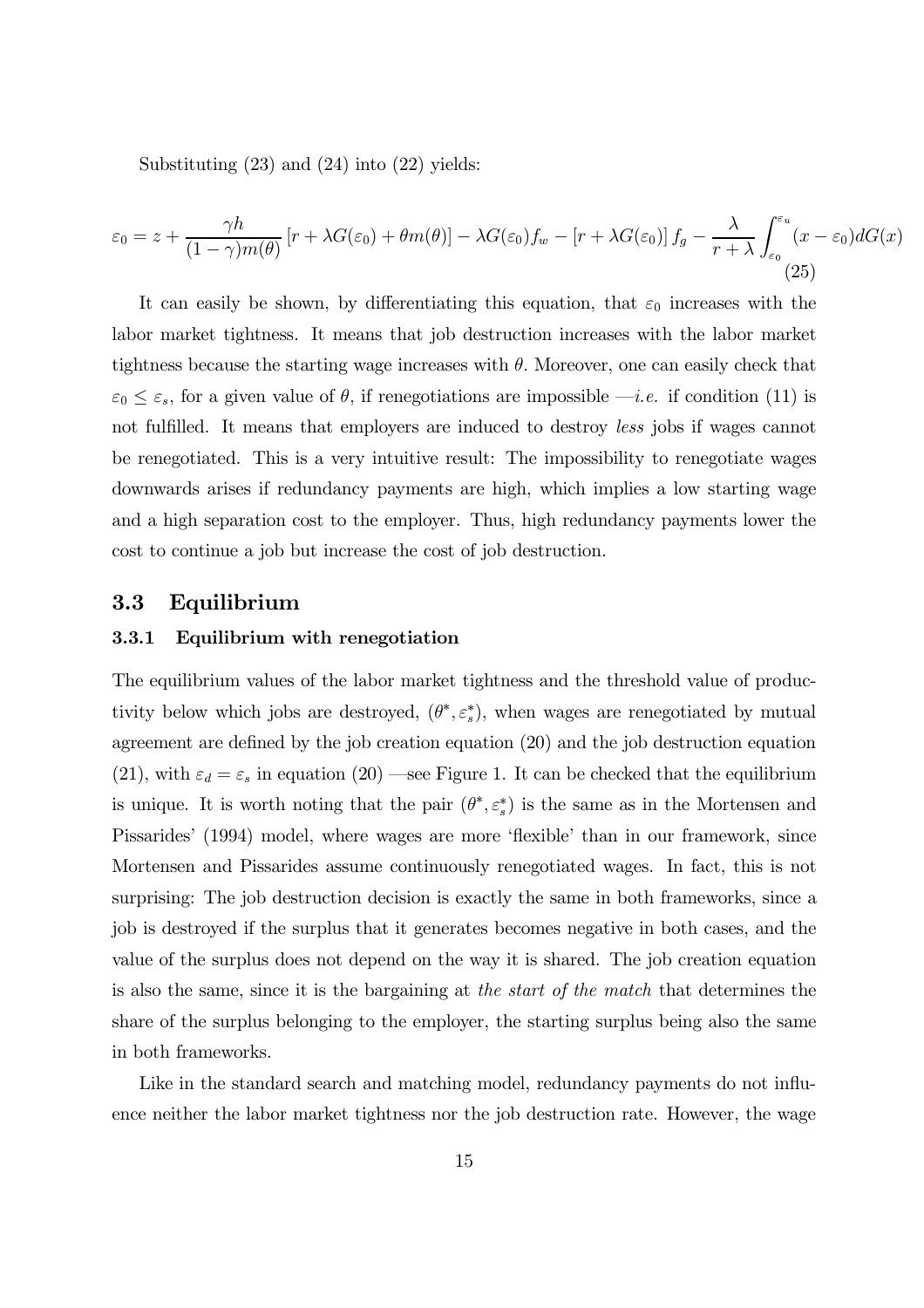distribution depends on the redundancy payment. One can show –see appendix 3— that renegotiated wages  $w(y)$  increase with productivity y, and that they are smaller than the equilibrium starting wage  $w_0^*$ . Accordingly, the wage profile on each job corresponds to a series of dropping wages that are successively renegotiated when bad productivity shocks hit the job, those wages belonging to the interval  $[w(\varepsilon_s^*), w_0^*]$ . An increase in the redundancy payment  $f_w$  narrows the support of the wage distribution which degenerates to a mass point when the redundancy payment is so high that renegotiations become impossible —see condition  $(11)$ .

#### 3.3.2 Equilibrium without renegotiation

The equilibrium values of the labor market tightness and the threshold value of productivity below which jobs are destroyed,  $(\theta_0^*, \varepsilon_0^*)$ , when wages cannot be renegotiated are defined by the job creation equation  $(20)$  and the job destruction equation  $(25)$ , with  $\varepsilon_d = \varepsilon_0$  in (20) —see Figure 1. It can be checked that the equilibrium is also unique.

A striking feature of the equilibrium without renegotiation is that redundancy payments influence both job destruction and job creation. Redundancy payments decrease the job destruction rate for a given value of the labor market tightness. One sees, in Figure 1, that the equilibrium value of the job destruction rate is lower than in the regime with renegotiated wage, where all jobs that generate a negative surplus are destroyed. Therefore, when renegotiation cannot occur, some jobs with negative surplus are not destroyed, and then the asset value of the new jobs is lower than in the regime with renegotiation. This implies that the equilibrium value of the labor market tightness is also lower when renegotiation is impossible, and that an increase in redundancy payments decreases both the job destruction rate and the labor market tightness. It is worth noticing that the equilibrium wage also decreases when redundancy payments are increased —see equations  $(23)$ and  $(11)$ .

#### Job creation and destruction with a minimum wage  $\boldsymbol{4}$

In this section, there is a minimum wage  $\bar{w}$  higher than the bottom of the wages distribution. According to the results obtained in the previous section, two cases may arise: Either the minimum wage is not binding on the whole jobs, or the minimum wage is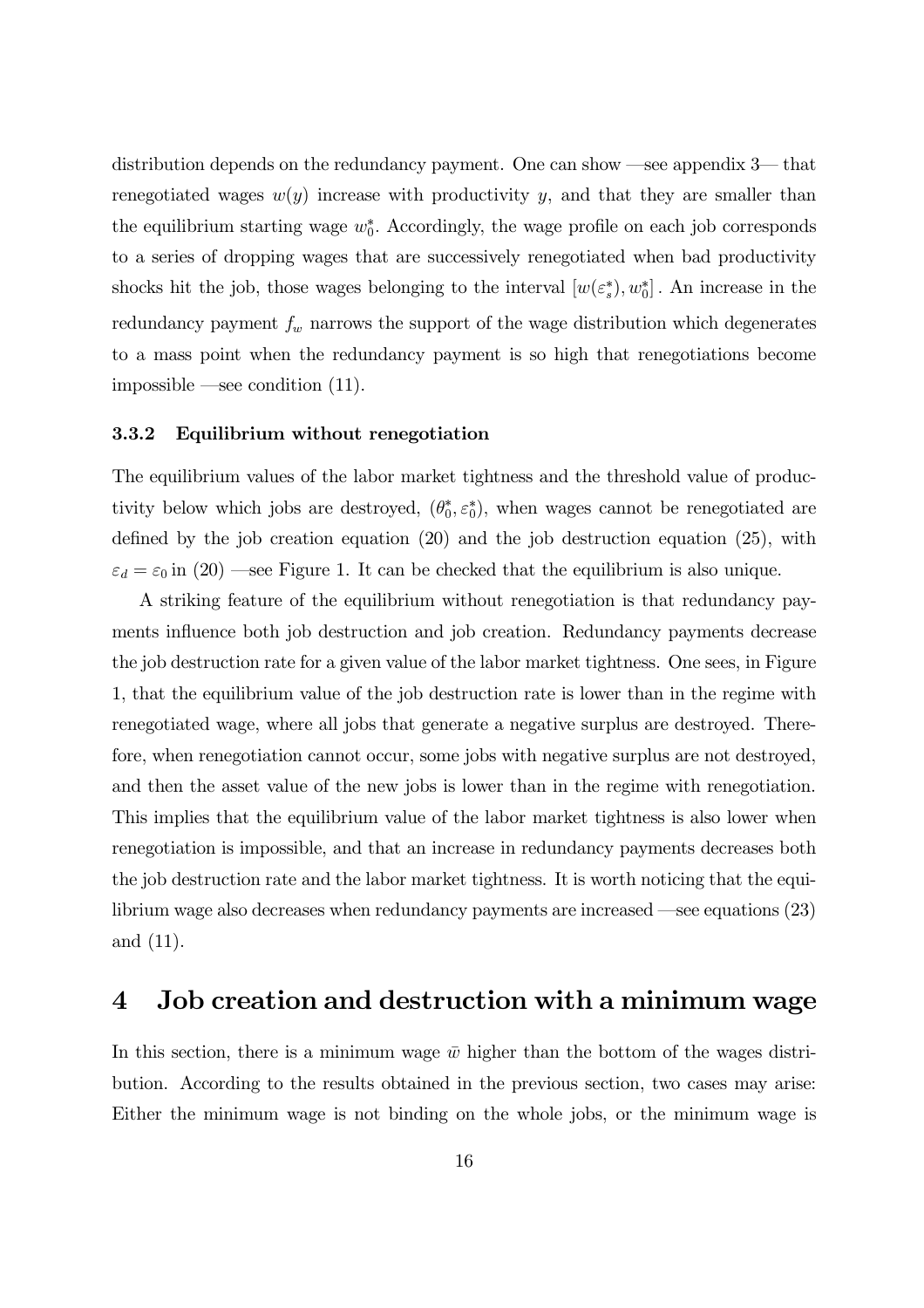binding on every job<sup>2</sup>. The former case can arise only in the economy with renegotiated wages, while the latter case can occur whether wages are renegotiated or not renegotiated. Let us consider these two cases successively.

# 4.1 A minimum wage binding on some jobs only

If the minimum wage is not binding on the whole jobs, the upper bound of the wage distribution is still a negotiated wage. The results obtained in the previous section imply that the starting wage is still negotiated according to the surplus sharing rule  $(10)$ , but there are some values of the productivity for which the minimum wage prevents the employers and the workers from bargaining wage drops. Given our characterization of the wage profiles, a renegotiation can never provide a wage increase. Therefore, a worker payed the minimum wage will get the minimum wage until the destruction of his job. Such properties of the wage profiles allow us to determine the job destruction process with a binding minimum wage very easily. The asset value of a job with a minimum wage and productivity  $\varepsilon$ , denoted by  $\overline{\Pi}(\varepsilon)$ , solves the following equation:

$$
r\bar{\Pi}(\varepsilon) = \varepsilon - \bar{w} + \lambda \left[ \int_{\varepsilon_d}^{\varepsilon_u} \bar{\Pi}(x) dG(x) - f G(\varepsilon_d) - \bar{\Pi}(\varepsilon) \right]. \tag{26}
$$

Since,  $\partial \overline{\Pi}(\varepsilon)/\partial \varepsilon = 1/(r+\lambda)$ ,  $\overline{\Pi}(\varepsilon)$  increases with  $\varepsilon$ , and there exists a unique reservation productivity, denoted by  $\varepsilon_{\pi}$ , that solves  $\bar{\Pi}(\varepsilon_{\pi}) = -f$ , which expression can be written as:

$$
\varepsilon_{\pi} = \bar{w} - \frac{\lambda}{r + \lambda} \int_{\varepsilon_{\pi}}^{\varepsilon_u} (x - \varepsilon_{\pi}) dG(x) - rf. \tag{27}
$$

This equation defines the equilibrium value of the reservation productivity with a binding minimum wage. One sees that two terms imply that the reservation productivity is lower than the minimum wage. The term with the integral corresponds to the option value of retaining an existing job whereas the term  $rf$  reflects the influence of the firing cost. It can also be checked that the reservation productivity is higher with a binding

 $\overline{^{2}$ Obviously, the wage distribution is influenced by the minimum wage. Appendix 4 is devoted to the presentation of the wage profile when there is a binding minimum wage on some jobs only.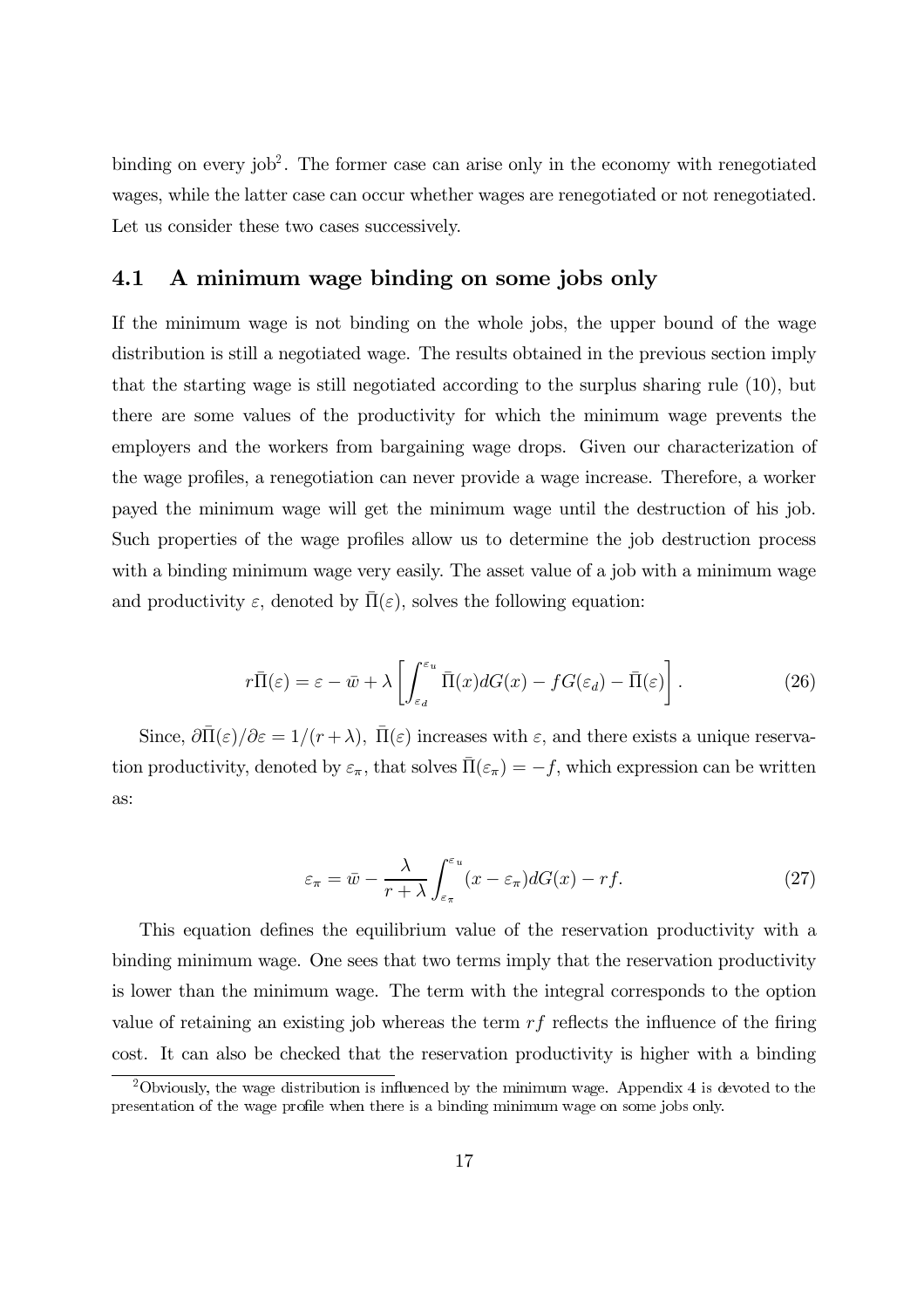

Figure 2: Equilibrium with a minimum wage binding on some jobs only

minimum wage than with flexible wages, since  $\varepsilon_{\pi} = \varepsilon_s^*$  for  $w(\varepsilon_s^*) = \bar{w}$  and  $\varepsilon_{\pi}$  increases with the minimum wage.

The equilibrium value of the labor market tightness, denoted by  $\bar{\theta}$ , is still defined by the job creation equation —equation  $(20)$ —, since the starting wages are negotiated. The equilibrium is drawn on Figure 2. One sees that the economy with a binding minimum wage has a lower value of the labor market tightness and a higher reservation productivity than an economy with flexible wages.

#### A minimum wage binding on every job 4.2

Now, the minimum wage is so high that the starting wage is not negotiated any more. Formally, we are in a situation where the wage is exogenous. In that case, the equilibrium value of the reservation productivity is still defined by equation (27). The job creation equation can be obtained from the free-entry condition (5), which implies that  $\Pi(\varepsilon_u)$  =  $h/m(\theta)$ , and the definition (26) of  $\Pi(\varepsilon_u)$ :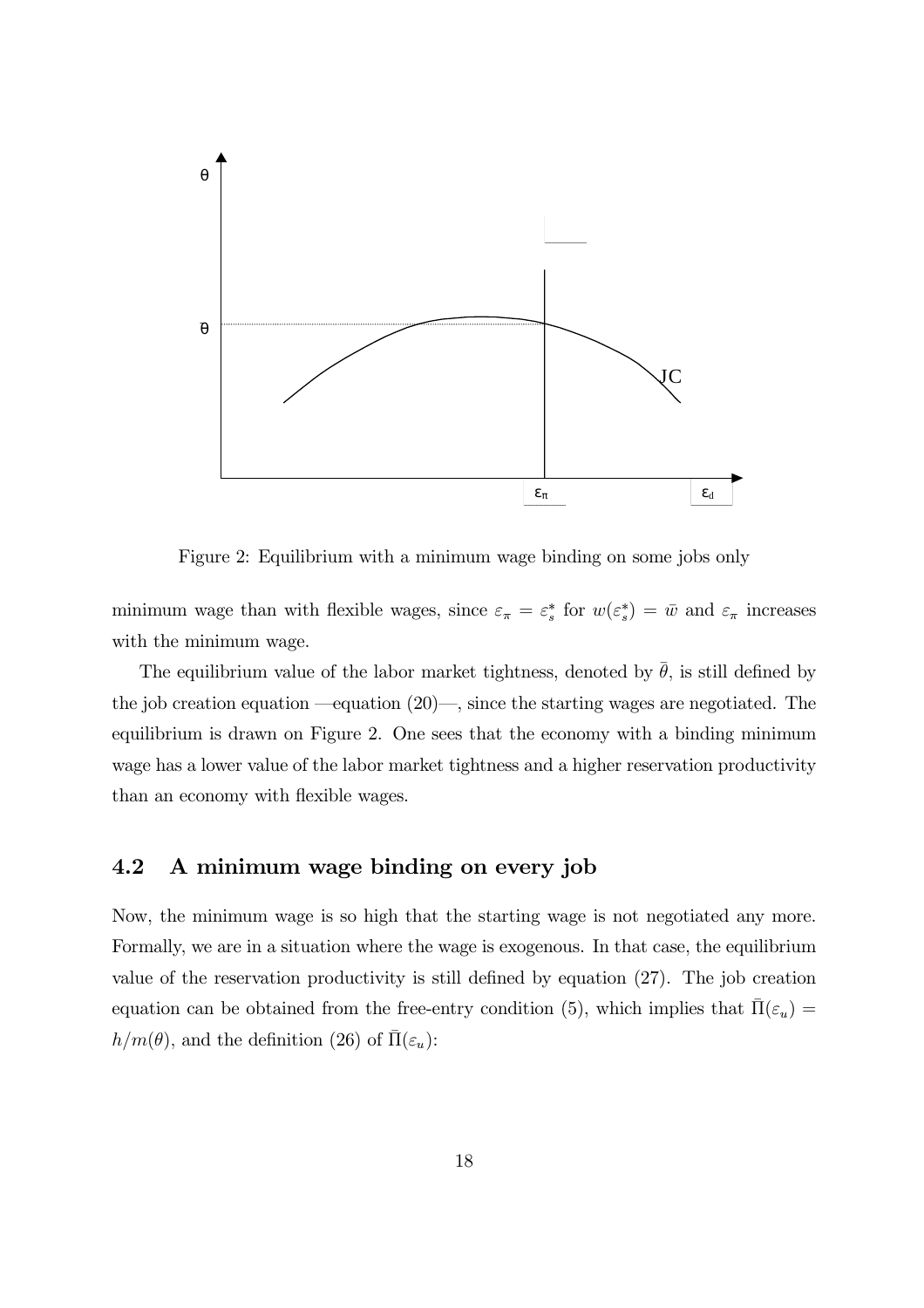

Figure 3: Equilibrium with a minimum wage binding on the whole jobs.

$$
\frac{h(r+\lambda)}{m(\theta)} = \varepsilon_u - \bar{w} + \lambda \left[ \int_{\varepsilon_d}^{\varepsilon_u} \bar{\Pi}(x) dG(x) - f G(\varepsilon_d) \right]. \tag{28}
$$

Figure 3 represents the equilibrium values of the labor market tightness, denoted by  $\theta$ when the wage is exogenous. The job creation equation, denoted by  $\overline{JC}$ , defines a humpshaped relation between the reservation productivity  $\varepsilon_d$  and the labor market tightness  $\theta$ . The latter takes a maximum value for  $\varepsilon_d = \varepsilon_{\pi}$ . It can be checked that the job creation curve, defined by  $(28)$ , is necessarily below the job creation curve, defined by  $(20)$ , in the case where the starting wage is negotiated.

Up to now, different types of equilibria have been described. The following section is devoted to the analysis of the properties of these equilibria, with a special focus on the consequences of job protection in the presence of a minimum wage.

#### $\overline{5}$ Job protection and the minimum wage

The consequences of job protection and the minimum wage on jobs and workers flows, on unemployment and on aggregate production are first studied in a qualitative perspective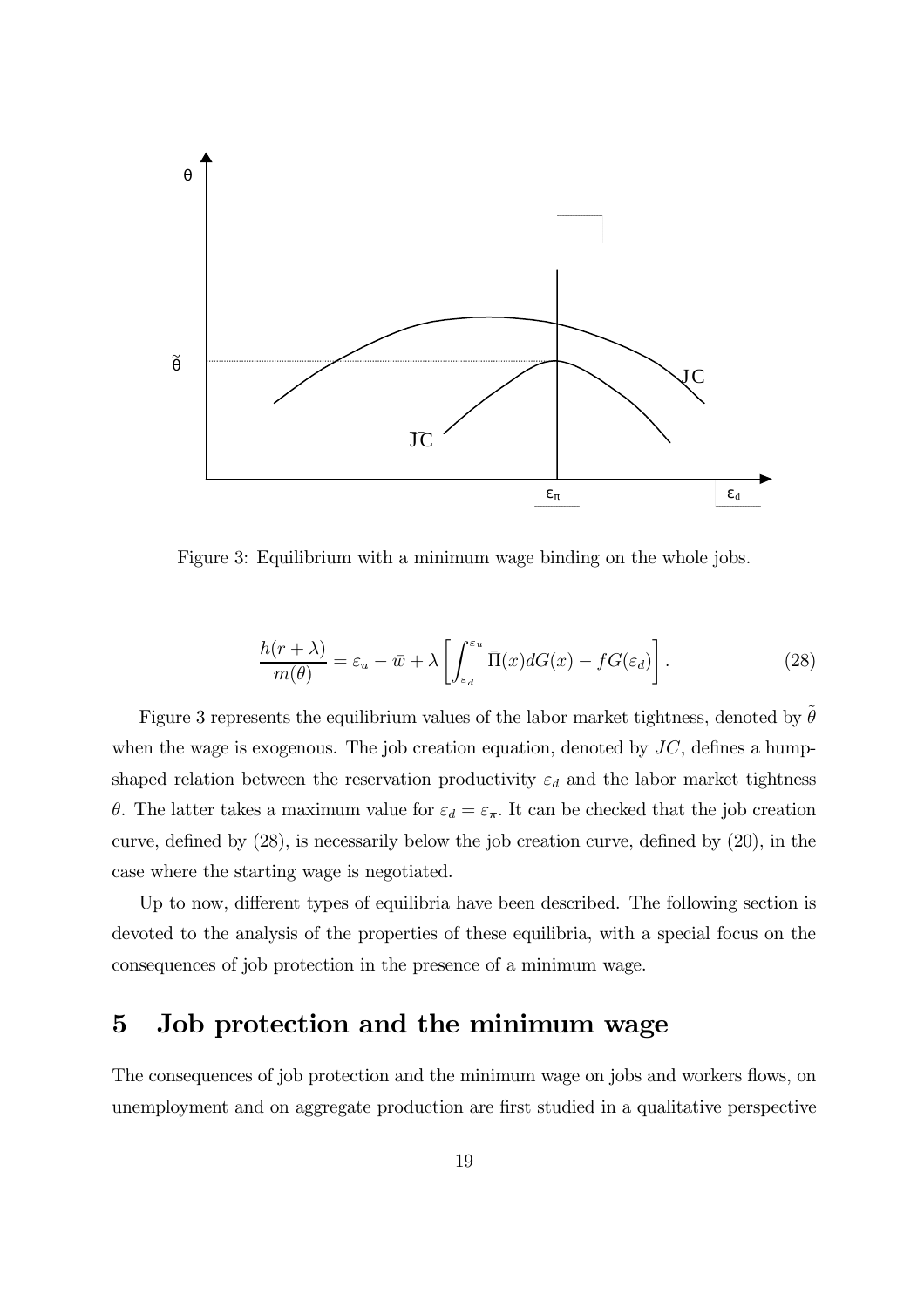|        | $A^*$ | $\lambda G(\varepsilon_s^\ast)$ | u        |          | $\theta_0^*$ | $\lambda G(\varepsilon_0^*)$ | $\boldsymbol{u}$ |  | $\lambda G(\varepsilon_{\pi})$ | $\boldsymbol{u}$ |            | $\lambda G(\varepsilon_{\pi})$ | u        |  |
|--------|-------|---------------------------------|----------|----------|--------------|------------------------------|------------------|--|--------------------------------|------------------|------------|--------------------------------|----------|--|
| $J\,w$ |       |                                 |          |          |              |                              |                  |  |                                |                  |            |                                |          |  |
| Jg     |       |                                 | $\Omega$ | $\Omega$ |              |                              | $\Omega$         |  |                                | ົ                | $\epsilon$ |                                | $\Omega$ |  |
| w      |       |                                 |          |          |              |                              |                  |  |                                |                  |            |                                |          |  |

Table 1: Comparative static properties of the economy with flexible renegotiated wages (case A), with flexible but not renegotiated wages (case A'), with a minimum wage and a starting negotiated wage (case B), and with a minimum wage always binding (case C).

before paying some attention to some quantitative predictions.

#### **Qualitative results**  $5.1$

#### 5.1.1 Job flows and unemployment

The qualitative properties of the three types of equilibria are summarized in table 1, which indicates the sign of variation in the labor market tightness, the job destruction rate, the unemployment rate and aggregate production when there is an increase in the redundancy payment, the firing tax and the minimum wage.

The results obtained in the economy with flexible renegotiated wages are the same as those of Mortensen and Pissarides (1997). It is worth noting that redundancy payments do not influence any variable considered in the table, but that they influence the level of the negotiated wages, which drops when redundancy payments are raised —Burda (1992). However, in the other cases, things are different since redundancy payments influence both labor market tightness and job destruction. We already explained the influence of redundancy payments in the economy with flexible, but not renegotiated wages. Now, let us look at the impact of firing costs when the minimum wage is binding.

If the minimum wage is lower than the starting wage, any increase in the redundancy payment decreases the rate of job destruction and raises labor market tightness. This can be easily understood by looking at Figure 2, where an increase in redundancy payments reduces  $\varepsilon_{\pi}$ , which is necessarily bigger than  $\varepsilon_s^*$ . Accordingly, the equilibrium value of the labor market tightness moves along the job creation curve, which implies an increase in  $\theta$  and a drop in the unemployment rate. Therefore, redundancy payments raise both the job tenure and the exit rate from unemployment. The consequences of the firing tax are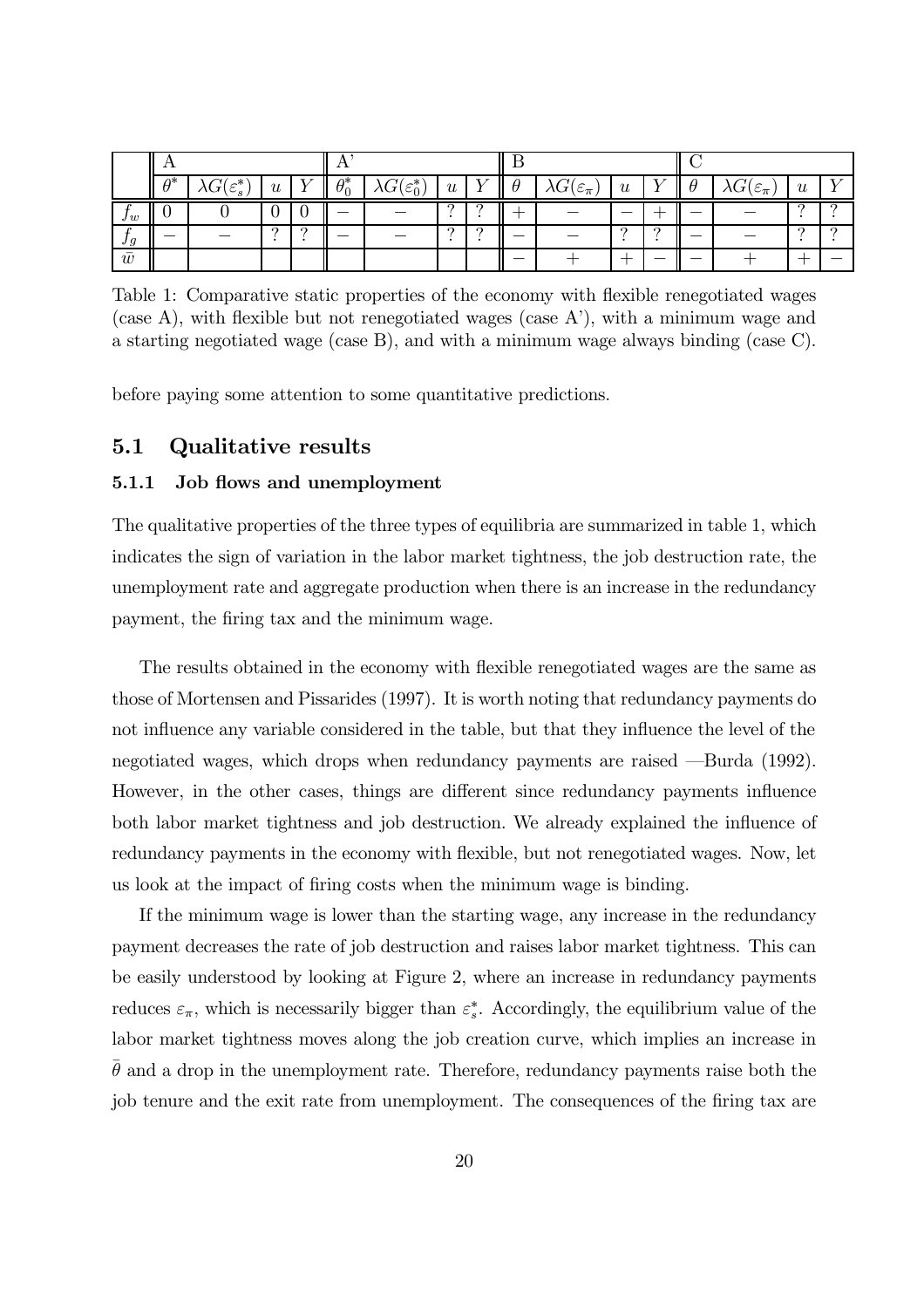different from those of redundancy payments. The firing tax has a negative impact on the labor market tightness, and then an ambiguous effect on unemployment.

Obviously, the economy stays in the regime with a negotiated starting wage for sufficiently low values of redundancy payments and firing taxes. If firing costs are big enough, the prevailing situation is necessarily a case where the minimum wage is binding on every job. In that case (case C), table 1 shows that redundancy payments have quite different effects than in the case where the starting wage is negotiated (case B). They have a negative impact on the labor market tightness, because the starting wage cannot decrease when redundancy payments are raised, contrarily to the case where the starting wage is negotiated. The accentuation in wage rigidity implies that redundancy payments are entirely passed on to profits, and then that the negative effect on job creation is stronger than when wages are more flexible. Accordingly, redundancy payments, as the firing tax, are conducive to a lower job reallocation, and have an ambiguous impact on unemployment.

It is also worth stressing that the introduction of the minimum wage in the matching model sheds some light on the similarities in job flows, and the differences in workers flows, found in economies with strong dismissal protections and a high minimum wage on the one hand, and economies with flexible labor markets and a low minimum wage on the other hand. Indeed, the minimum wage counteracts the effect of the firings costs on job destruction. Thus, a stringent job protection with a high minimum wage can lead to a similar rate of job destruction than no job protection and a low minimum wage. Moreover, one sees that the minimum wage decreases the exit rate from unemployment, as the firing costs (except for redundancy payments in case B). Accordingly, the unemployment spell is longer in the economies with a stringent job protection and a high minimum wage although the rate of job destruction can be similar in both types of economies.

#### 5.1.2 Production

Overall, firing taxes, by decreasing both job destruction and labor market tightness, have an ambiguous effect on aggregate production, which is a measure of social welfare, since individuals are risk-neutral. Namely, the effect depends on the features of the matching technology and the productivity shocks. The same thing arises for redundancy payments, except in case B, where the minimum wage is not binding for the starting jobs. In this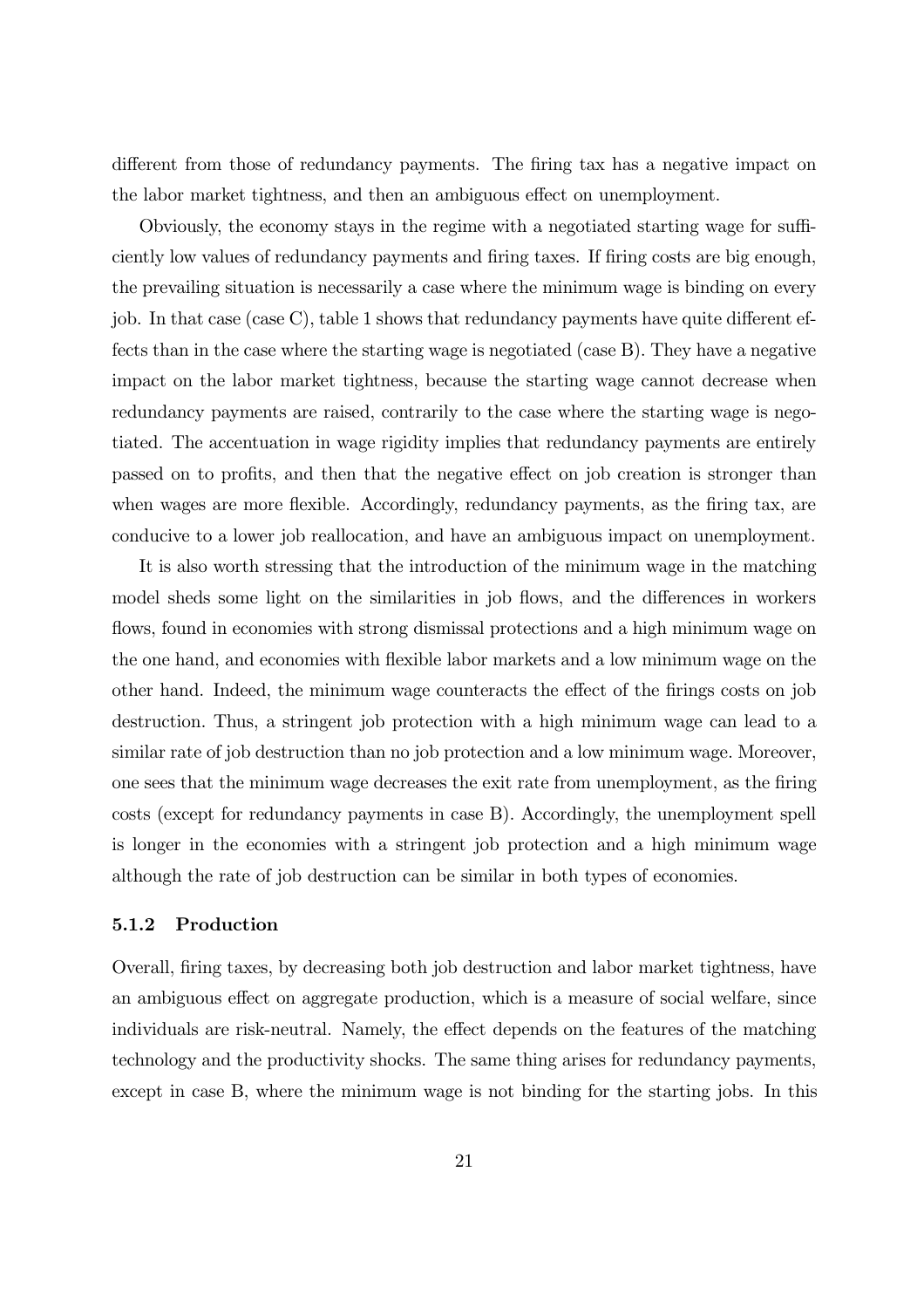regime, redundancy payments increase job and unemployment spells, and counteract the negative impact of the minimum wage on employment and production. More precisely, redundancy payments allow for improving welfare when the minimum wage is binding on some jobs only.

# 5.2 Quantitative results

We have just seen that job protection has an ambiguous theoretical impact on unemployphoton in most cases. The only situation where job protection has a very clear theoretical effect is the case of a variation in redundancy payments when the minimum wage is binding on jobs with low productivity, but not on the starting jobs. In that case, an increase in redundancy payments decreases unemployment.

However, computational exercises done by Millard and Mortensen (1997), Mortensen and Pissarides  $(1997, 1998)$  and Cabrales and Hopenhayn  $(1998)$  shed some light on the consequences of job protection on employment. Mortensen and Pissarides show that increases in firing tax raise employment when the replacement ratio is low, but have an opposite effect when the replacement ratio is high, because in that case wages are downwards rigid and job creation becomes very sensitive to any labor cost increase. Cabrales and Hopenhayn (1998) argue that the stochastic process of the shocks to the worker-firm match plays an important role. They show that a stochastic process that yields more persistent shocks than those considered by Mortensen and Pissarides implies that firing tax increases are conducive to very important employment drops: Introducing a firing tax of about one month of mean wages leads to a  $6\%$  unemployment increase in Cabrales and Hopenhayn exercise.

Our computational exercises allow us to show that job protection policies are likely to be very unfavorable to employment in the presence of a minimum wage, even in the cases where they are favorable to employment in the absence of a minimum wage. We take parameter values close to those of the base line values chosen by Mortensen and Pissarides (1998) which are supposed to represent the main features of a 'representative' European labor market over the past twenty years on quarterly data. A matching function of the Cobb-Douglas form is assumed, such that  $\ln [m(\theta)] = \frac{1}{2} \ln(\theta)$ . The distribution of idiosyncratic shocks is assumed to be uniform on the support  $[0.5, 1]$ . The other parameter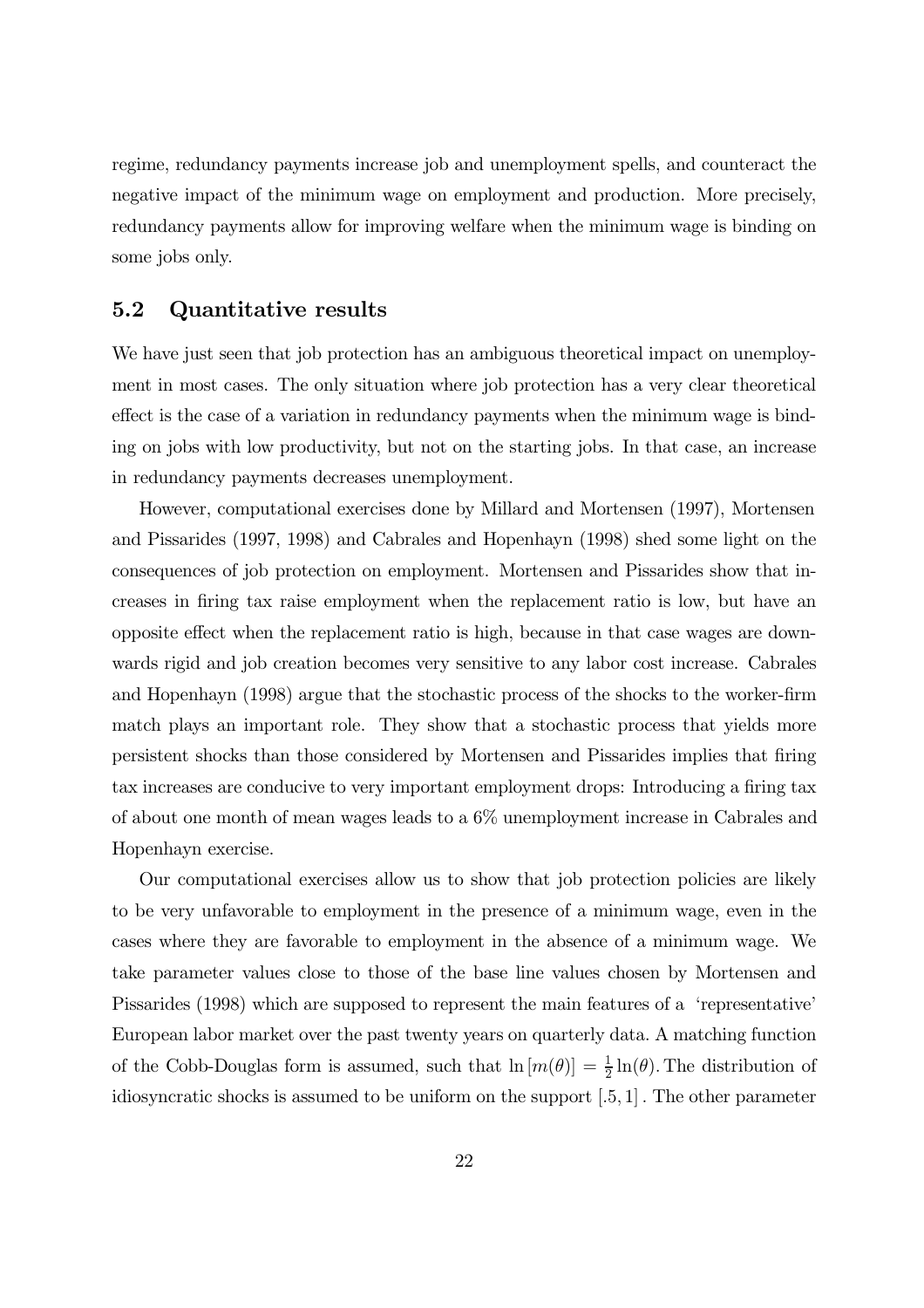|  | $\sim$ $\sim$ | . .<br>◡ |  |
|--|---------------|----------|--|

Table 2: Parameter Values

values used in the computations are reported in Table 2.

Figure 4 represents the effect of a firing tax increase on unemployment when redundancy payments amount to 0.2. The firing tax varies between zero and one. The upper bound of the firing tax amounts to the quarterly production of the most productive jobs. The dashed line corresponds to the case of flexible wages. One finds the same effect as Mortensen and Pissarides when the replacement ratio is sufficiently low. Basically, one sees that a more stringent job protection leads to a weak decrease in the unemployment rate. The continuous line corresponds to the case with a minimum wage, which is not binding on the whole jobs for  $f_g = 0$ . Since wages drop when the firing tax is increased, the minimum wage is always binding along the continuous line. For low values of the firing tax, the economy is in regime B, where the minimum wage is not binding on the starting jobs, but is binding on jobs with sufficiently low productivity. In this regime, firing costs have a very weak negative impact on the unemployment rate. If the firing tax is above a threshold value, which is about 0.30, the minimum wage is binding on all jobs, which means that the economy is in regime C. In this regime, there is no more downwards wage flexibility that can soften the impact of firing tax increases on profits. Accordingly, job protection has a strong positive impact on the unemployment rate, because it has exactly the same effect on the rate of job destruction as in regime B, but a stronger negative effect on labor market tightness.

Figure 5 illustrates the consequences of a firing tax increase for the same parameter values as in Figure 4 except that redundancy payments amount to 0.5 instead of 0.2. The higher level of redundancy payments implies that the minimum wage is binding on the whole jobs and that a firing tax increase as a dramatic positive impact on unemployment, even for very low levels of the firing tax.

The consequences of redundancy payments can be seen on Figure 6. In the absence of a minimum wage, redundancy payments below a threshold value, which amounts to about 0.55, have no effect on unemployment. One also sees, as indicated by our theoretical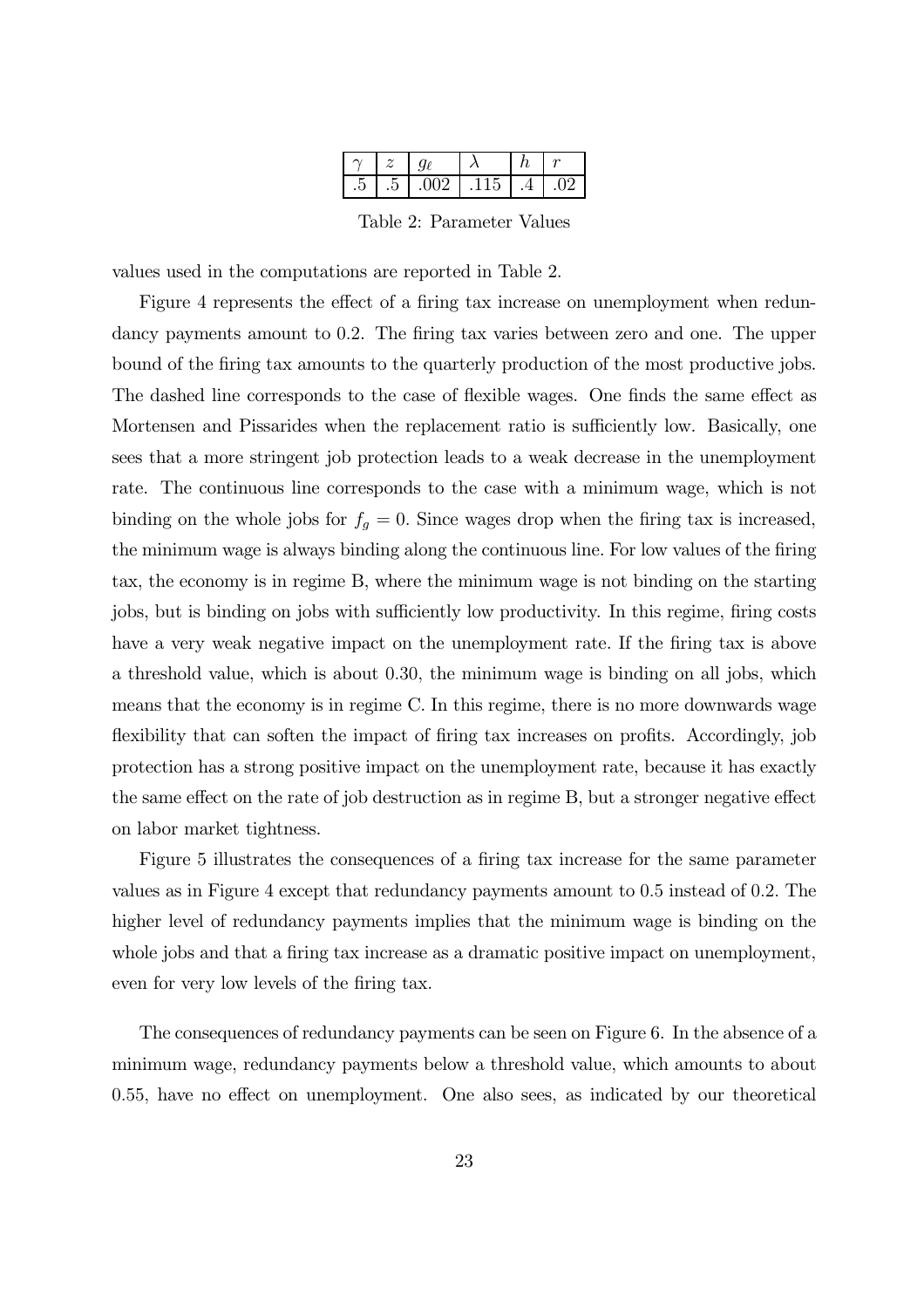

Figure 4: The impact of a firing tax increase with low redundancy payments

- - - Flexible wages; - Downwards rigid wages  $f_w = 0.2, \bar{w} = 0.91$ , for  $f_g = 0$ , one has:  $w_0^* = 0.931, w(\varepsilon_s^*) = 0.906, \bar{w}_0 = 0.93$ .



Figure 5: The impact of a firing tax increase with high redundancy payments - - - Flexible wages;— Downwards rigid wages  $f_w = 0.5, \bar{w} = 0.91$ , for  $f_g = 0$ , one has:  $w_0^* = 0.90, \bar{w}_0 = \bar{w}$ .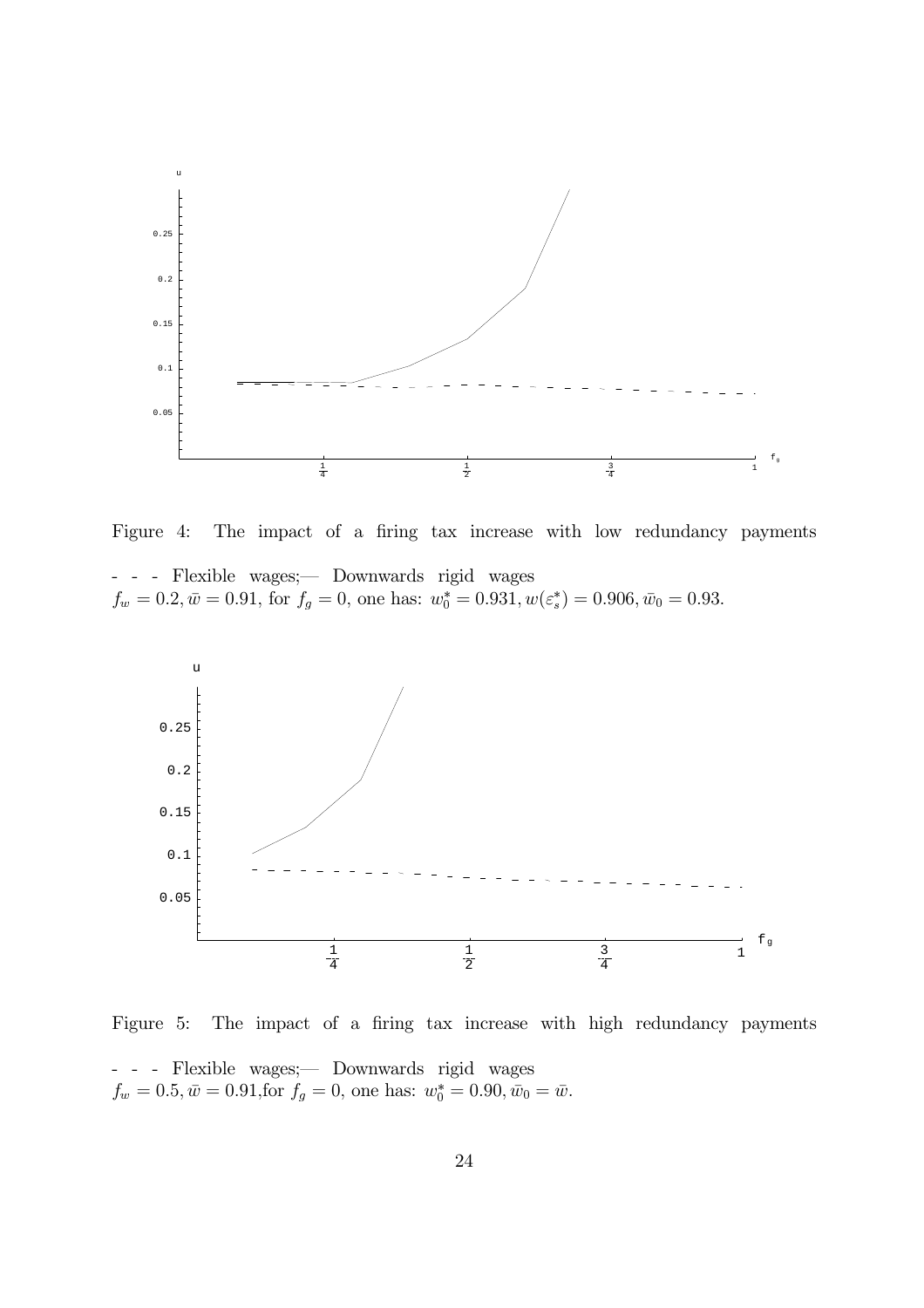

Figure 6: The impact of an increase in redundancy payments - Flexible wages; - Downwards rigid wages  $f_g = 0.2, \bar{w} = 0.91$ , for  $f_w = 0$ , one has:  $w_0^* = 0.96, w(\varepsilon_s^*) = 0.89, \bar{w}_0 = 0.92$ .

analysis, that redundancy payments bigger than this threshold value slightly decrease unemployment. Things are dramatically different when there is a minimum wage. In Figure 6 the minimum wage is not binding on the whole jobs when  $f_w = 0$ . Therefore, the economy is in regime B for redundancy payments lower than about  $0.30$ . In regime B, redundancy payment increases have a very small negative impact on unemployment. However, when redundancy payments are bigger than 0.30, the economy is in regime  $C$ , and redundancy payment increases have a very strong positive impact on unemployment.

Overall, our quantitative results suggest that job protection might decrease, in certain fluffurtheed, the unemployment rate of relatively skilled workers, whose wages are higher than the minimum wage, but might systematically increase the unemployment rate for the less skilled workers. An unpleasant result, when one knows that job protection is often used to fight against unemployment of the less skilled workers. Our result also suggest that job protection is likely to increase unemployment in countries with a high minimum wage, such as France, for instance, but to decrease unemployment in countries with a low minimum wage.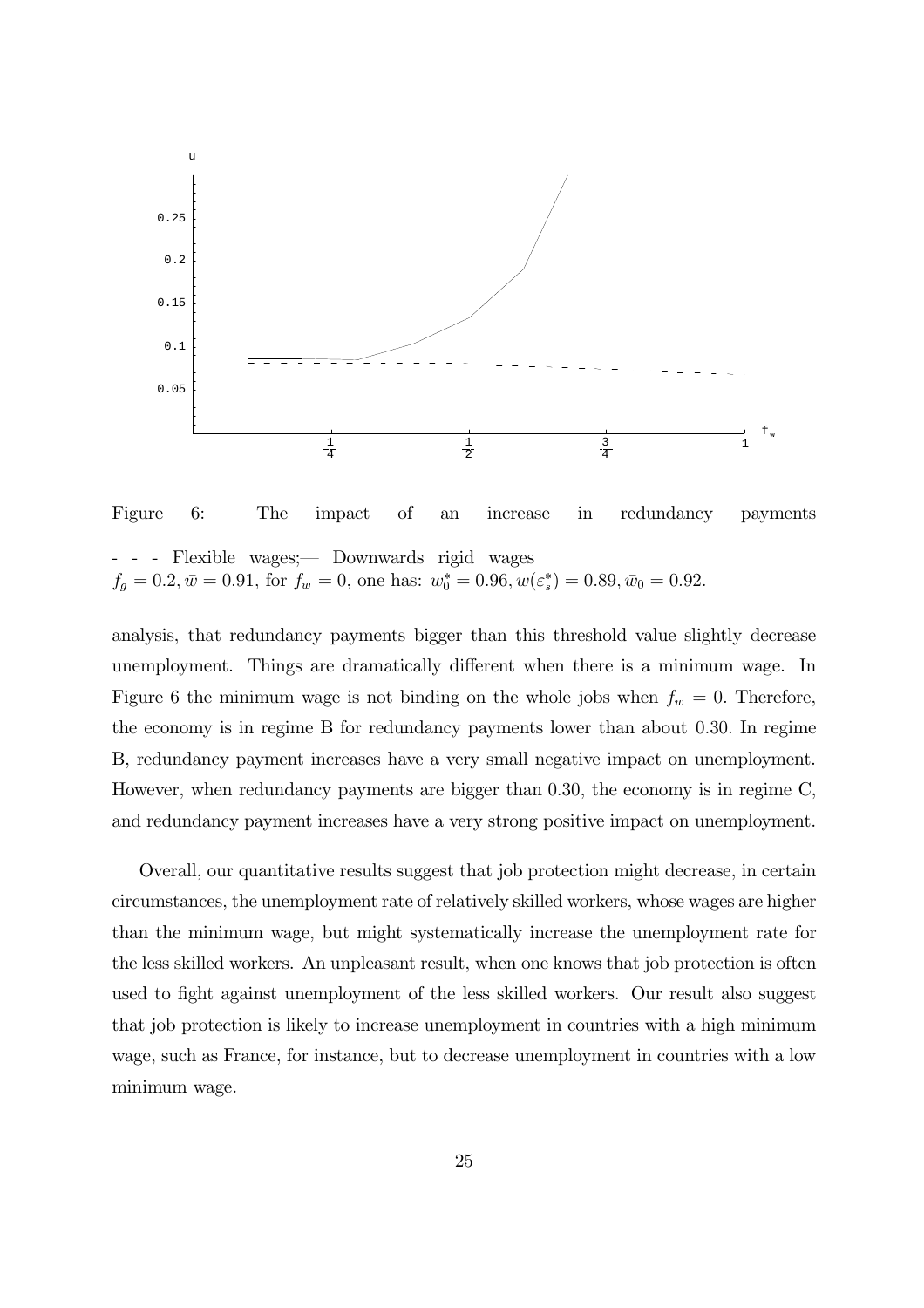# 6 Conclusion

Our paper suggests that the impact of job protection policies on unemployment is strongly influenced by the wage setting. First, it appears that redundancy payments may have very different consequences depending on the minimum wage level: They increase employment if the minimum wage is binding and sufficiently low, but they have an opposite effect if the minimum wage is sufficiently high. Second, redundancy payments and administrative dismissal restrictions have a different effect on unemployment, except when a minimum wage is binding on all jobs. It means that it is worth distinguishing different components of dismissal restrictions when one looks at the consequences of job protection policies, since there are cases where increases in redundancy payments and in administrative dismissal restrictions have opposite effects on unemployment. Third, plausible parameter values suggest that it is likely that job protection policies have a very strong positive impact on unemployment when the minimum wage is high, but has an ambiguous impact on unemployment when wages are downwards flexible. This result suggests that job protection policies may have a strong positive impact on unemployment of the less skilled and the young workers in continental European countries, where the minimum wage is relatively high —Dolado *et alii* (1996), Abowd *et alii* (1998)— but might have a weak impact on unemployment in other countries, such as the UK or the North American countries.

## References

Abowd, J., F. Kramarz and D. Margolis, (1998), "Minimum Wages and Employment in France and the United States", Working Paper 1998-12, Lamia, Université Paris 1.

Bentolila, S. and G. Bertola (1990), "Firing Costs and Labour Demand: How Bad is Eurosclerosis", Review of Economic Studies, 57, 381-402.

Bentolila, S. and G. Saint-Paul (1992), "The Macroeconomic Impact of Flexible Labor Contracts, With An Application to Spain", *European Economic Review*, **36**, 1013-53.

Bertola, G. (1990), "Job Security, Employment and Wages", *European Economic Review*, 34, 851-86.

Bertola, G. and R. Rogerson (1997), "Institutions and labor reallocation", *European Eco*nomic Review,  $41, 1147-71.$ 

Elinmore, K. A. Rubinstein and A. Wolinsky (1986), "The Nash Solution in Economic Modelling", Rand Journal of Economics, 17, 176-88.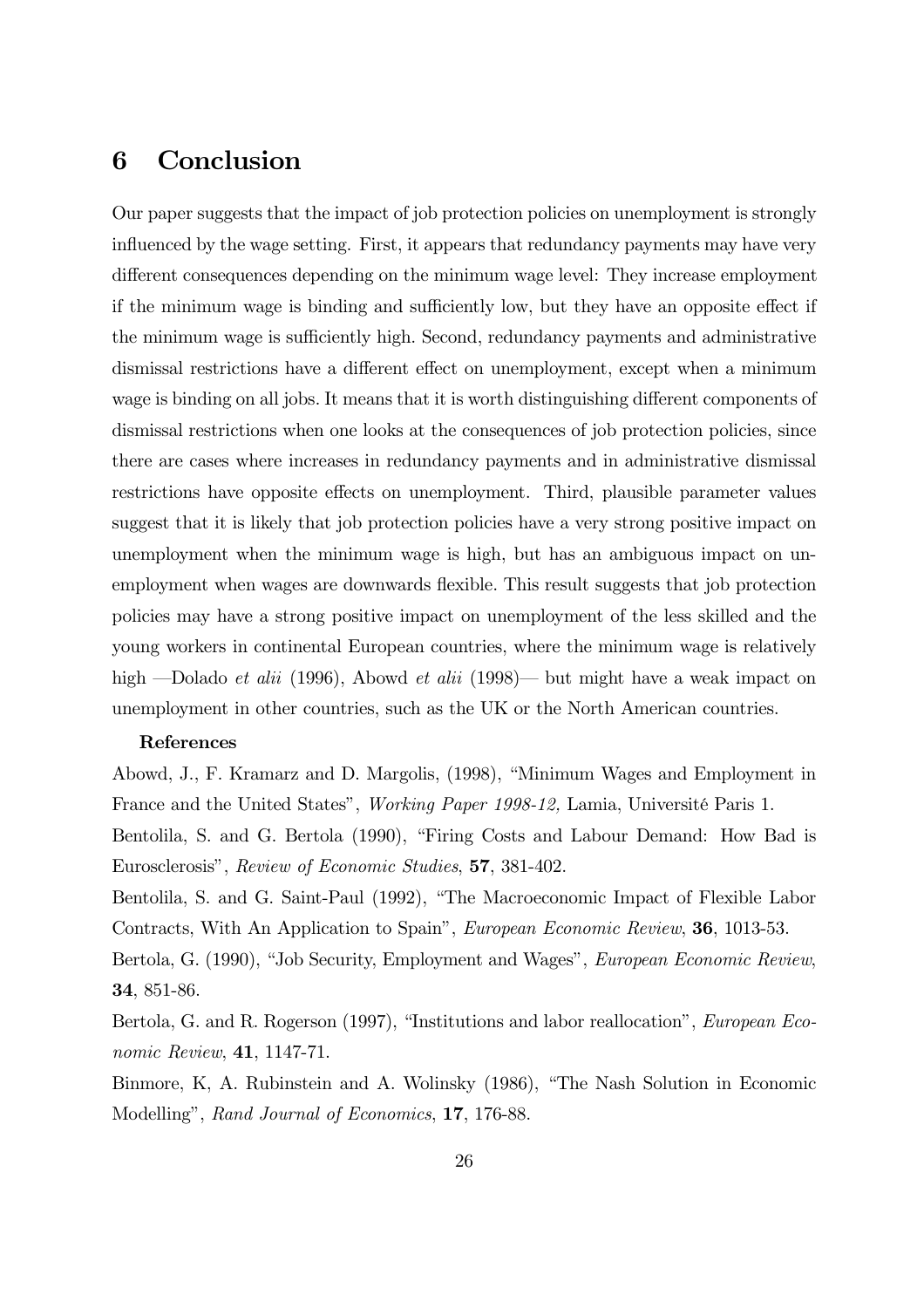Eodellanchard, O. (1998), "Flows, Employment Protection, and Unemployment", Manuscript, Harvard University.

Blanchard, O. and P. Diamond (1989), "The Beveridge Curve", *Brookings Papers on*  $Economic \, Activity, 1, 1-76.$ 

Burda, M. (1992), "A note on firing costs and redundancy benefits in equilibrium unemployment", Scandinavian Journal of Economics, 94, 479-89.

Cabrales, A. and H. Hopenhayn (1998), "Job Dynamics, Correlated Shocks and Wage Profiles", Working Paper, Universitat Pompeu Fabra.

Coe, D. and D. Snower (1997), "Policy Complementarities: The Case for Fondamental Labor Market Reform", *IMF Staff Papers*,  $44(1)$ , 1-35.

Dolado, J., Kramarz, F., Machin, S., Manning, A., Margolis, D. and Teulings, C. (1996), "The economic impact of minimum wages in Europe", *Economic Policy*, **23**, 317-73.

Garibaldi, P. (1998), "Job flows dynamics and firing restrictions", *European Economic*  $Review, 42, 245-75.$ 

Hopenhayn, H. and Rogerson, R. (1993), "Job Turnover and Policy Evaluation: A General Equilibrium Analysis", Journal of Political Economy, 101, 915-38.

Lazear, E. (1990), "Job Security Provisions and Employment", *Quarterly Journal of Eco*nomics, 105, 699-726.

Ljungqvist, L. (1998), "How Do Layoff Costs Affect Employment?", Manuscript. Handelshögskolan i Stockholm.

MacLeod, W. and J. Malcomson (1993), "Investment, Holdup, and the Form of Market Contracts", *American Economic Review*, 83, 811-37.

Malcomson, J. (1997), "Contracts, Hold-Up, and Labor Markets", Journal of Economic  $Literature, 35, 1916-57.$ 

McLaughlin, K. (1991), "A Theory of Quits and Layoffs with Efficient Turnover", Journal of Political Economy,  $99, 1-29.$ 

McLaughlin, K. (1991), "Rigid Wages?", Journal of Monetary Economics, 34, 383-414.

Millard, S. and D. Mortensen (1997), "The unemployment and welfare effects of labour market policy: a comparison of the USA and the UK", in Snower, D. and G. de la Dehesa, Unemployment Policy, Governement Options for the Labour Market, CEPR, Cambridge University Press.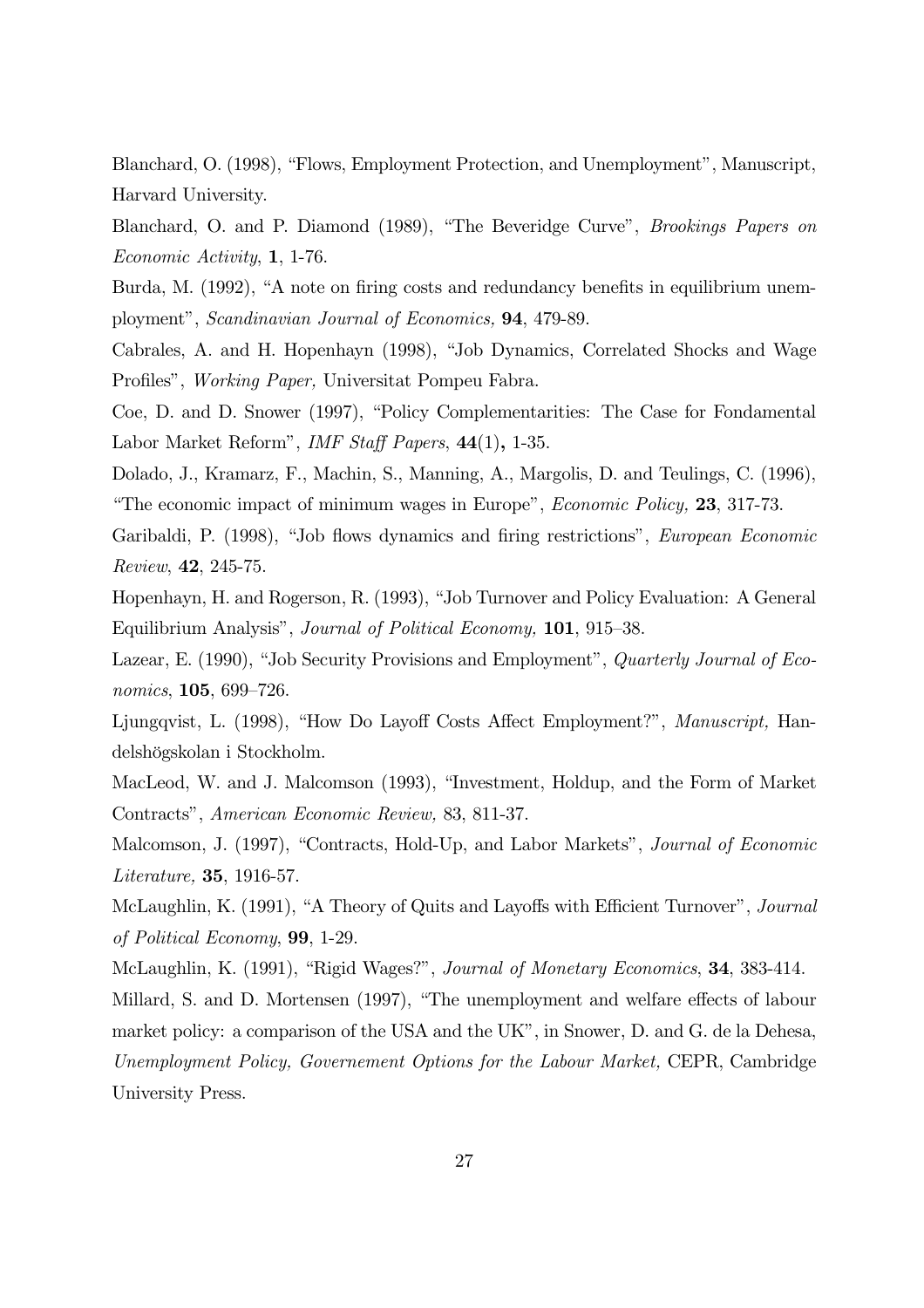Mortensen, D. (1994), "The Cyclical Behavior of Job and Worker Flows", Journal of Economic Dynamic and Control, 18, 1121-1141.

Mortensen, D. and C. Pissarides (1994), "Job Creation and Job Destruction in the Theory of Unemployment", Review of Economic Studies, 61, 397-415.

Mortensen, D. and C. Pissarides (1997), "Unemployment Responses to 'Skill-Biased' Technological Shocks", *Manuscript*, CEPR, London.

Mortensen, D. and C. Pissarides (1998), "Job Reallocation, Employment Fluctuations and Unemployment", Manuscript, Northwestern University.

OECD (1994), *Jobs Study*, Paris: OECD.

OECD (1996), Jobs Study: Implementing the Strategy, Paris: OECD.

Osborne, M. and A. Rubinstein (1990), *Bargaining and Markets*, San Diego: Academic Press.

Pissarides, C. (1990), *Equilibrium Unemployment Theory*, Oxford: Basil Blackwell.

Saint-Paul, G. (1996), *Dual Labor Markets*, Cambridge, MA.: The MIT Press.

Ramey, G. and J. Watson (1997), "Contractual Fragility, Job Destruction, and Business Cycles", Quarterly Journal of Economics,  $112$ ,  $872-911$ .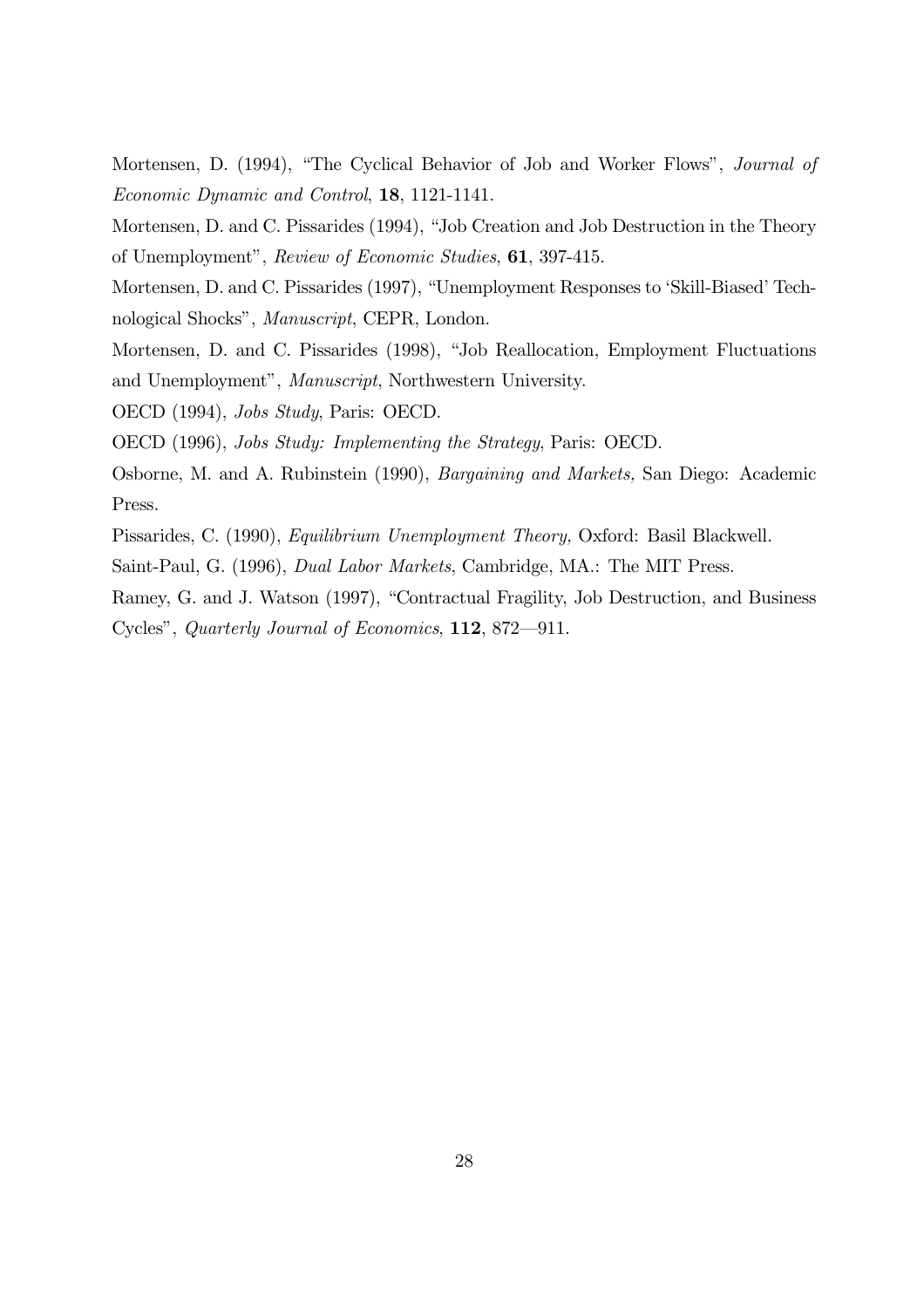## Appendix 1: The strategic negotiation game

## *Negotiation on new matches*

In this appendix, we provide a very simple non-cooperative negotiation game that yields the sharing rule given equation  $(10)$ . For a more general treatment, see Osborne and Rubinstein (1990) and MacLeod and Malcomson (1993). The game proceeds in the following way.

(i) The employer makes a wage offer.

(ii) The worker either agrees and signs the contract, or refuses.

(iii) In case of disagreement in step (ii), the worker (resp: the employer) makes a wage offer with probability  $\gamma$  (resp:  $1 - \gamma$ ), after a very short delay denoted by  $\Delta$ .

(iv) The player who has not made the offer in step (iii) either accepts and sign the contract, or refuses.

 $(v)$  In case of disagreement in step (iv), the job is destroyed.

Let us remark that the assumption that the employer makes the first offer is not essential and has been chosen for the sake of simplicity. The subgame perfect equilibria of this game can be found by backward induction. In the last step, the employer accepts any offer that yields  $\Pi(\varepsilon_u, w_0) \geq \Pi_v$ , which implies that the worker gets  $V_u + S_0$  if he makes the wage offer in step (iii). Similarly, the worker gets  $V_u$  if the employer makes the offer in step (iii). Therefore, in step (ii), the expected discounted income of a worker amouts to  $e^{-r\Delta}[V_u + \gamma S_0]$ . In the first step, the employer offers the lowest possible share of the surplus to the worker, which implies that the worker gets  $V(w_0) = e^{-r\Delta} [V_u + \gamma S_0]$ , which is the sharing rule given equation (10) when  $\Delta \rightarrow 0$ . Notice that the existence of the delay in the bargaining game implies that there is a unique subgame perfect equilibrium -see Osborne and Rubinstein (1990).

### Renegotiation

Under the renegotiation by mutual agreement rule, each party can only force the other one either to separate or to continue abiding by the current contract. One can simply represent this situation thanks to the following renegotiation game.

a) Either party can initiate a renegotiation. There is no production during the renegotiation process.

b) The other party either accepts of refuses.

c) In case of acceptance in step  $b$ , the bargaining game described previously begins. In case of refusal, the party who has initiated the renegotiation either continues abiding by the current contract or separate. Only employer-initiated separations give rise to redundancy payments.

Let us show that the subgame perfect equilibrium of the renegotiation game corresponds to the sharing rule given equation (17) and that renegotiations are initiated by employers only. The proof is given for the renegotiation of the starting wage on a job with current productivity  $\varepsilon$ , but it can be applied straightforwardly to the renegotiation of a renegotiated wage. The renegotiation game has to be solved by backward induction. Let us begin by step c.

## $Step c$

-In case of refusal in step  $b$  the employer who initiated a renegotiation prefers to separate than going on abiding by the previous contract if  $\Pi(\varepsilon, w_0) < -f + \Pi_v$ . Similarly, the worker who initiated a renegotiation prefers to separate if  $V(w_0) < V_u$ .

-In case of acceptance in step  $b$ , the wage is bargained according to the strategic bargaining game described by steps (i)-(v), except that the employer has to pay redundancy payments if the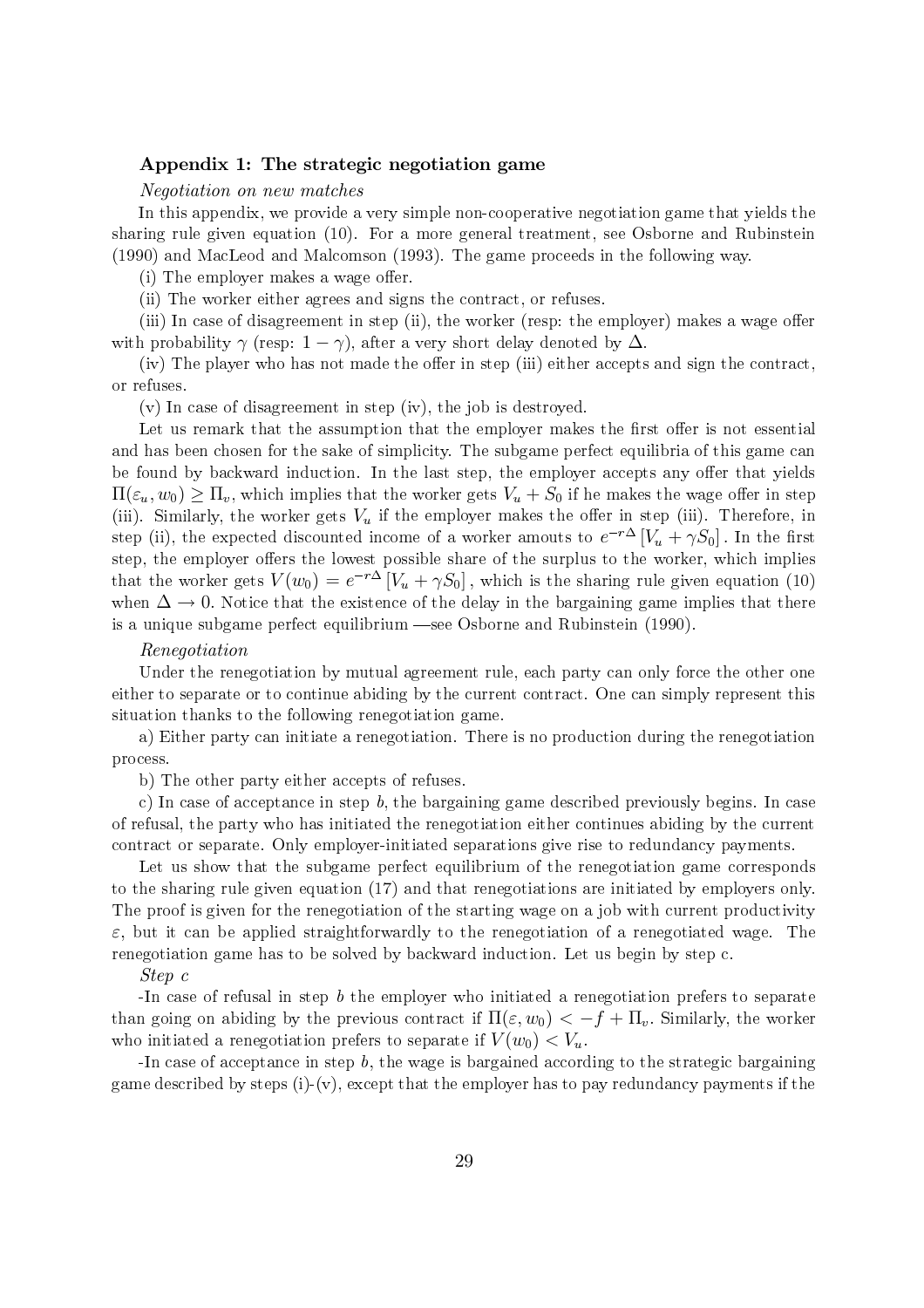job is destroved when he initiated the renegotiation Let us begin to study an employer-initiated renegotiation.

-If the renegotiation is initiated by the employer, in step (iv), the worker and the employer accept any payoff larger than  $V_u + f_w$  and  $\Pi_v + f$  respectively. Thus, in step (iii), the worker offers —with probability  $\gamma$ — a profit  $\Pi_v + f$  and gets  $S(\varepsilon) + V_u + f_w$ , whereas the employer offers  $V_u + f_w$  and gets  $S(\varepsilon) + \Pi_v - f$ . Therefore, in step (ii), the expected payoff to the worker is  $e^{-r\Delta} \{V_u + \gamma S(\varepsilon) + f_w\}$ . In step (i), the employer offers the lowest wage that provides at least  $e^{-r\Delta} \{V_u + \gamma S(\varepsilon) + f_w\}$  to the worker. Accordingly, when  $\Delta \to 0$ , the worker gets the payoff  $V[w(\varepsilon)]$  and the employer the expected profit  $\Pi[\varepsilon,w(\varepsilon)]$  defined by the sharing rule  $(17).$ 

-If the renegotiation is initiated by the worker, in step (iv), the worker and the employer accept any payoff larger than  $V_u$  and  $\Pi_v$  respectively. Thus, in step (iii), the worker offers —with probability  $\gamma$ — a profit  $\Pi_v$  and gets  $S(\varepsilon) + V_u$ , whereas the employer offers  $V_u$  and gets  $S(\varepsilon) + \Pi_v$ . Therefore, in step (ii), the expected payoff to the worker is  $e^{-r\Delta} \{V_u + \gamma S(\varepsilon)\}\.$  In step (i), the employer offers the lowest wage that provides at least  $e^{-r\Delta} \{V_u + \gamma S(\varepsilon)\}\;$  to the worker. Accordingly, when  $\Delta \to 0$ , the worker gets a payoff  $V[w_w(\varepsilon)] \equiv V_u + \gamma S(\varepsilon)$  and the employer an expected profit  $\Pi[\varepsilon,w_w(\varepsilon)] \equiv \Pi_v + (1-\gamma)S(\varepsilon)$ , where  $w_w(\varepsilon)$  stands for the wage bargained over when productivity amounts to  $\varepsilon$  if the renegotiation is worker-initiated.

## Step b

Step  $c$  implies that the worker agrees to renegotiate the initial contract if and only if

$$
\begin{cases}\nV[w(\varepsilon)] > V(w_0) \text{ if } \Pi(\varepsilon, w_0) \ge -f + \Pi_v \\
V[w(\varepsilon)] \ge V_u + f_w \text{ if } \Pi(\varepsilon, w_0) < -f + \Pi_v\n\end{cases} \tag{29}
$$

Similarly, the employer agrees to renegotiate the initial contract if and only if  $\Pi$  [ $\varepsilon, w_w(\varepsilon)$ ] >  $\Pi(\varepsilon, w_0)$ , a condition which is always fulfilled, since it is equivalent to  $\varepsilon_u > \varepsilon$ .

# Step a

-Let us begin to assume that the employer decides to renegotiate.

-If  $\Pi(\varepsilon, w_0) \geq -f + \Pi_v$ , step c implies that the employer gets  $\Pi(\varepsilon, w_w(\varepsilon)) = (1 \gamma$ ) $S(\varepsilon)$  – f if the worker accepts. But step b—see equation (29)— implies that the worker accepts to renegotiate only if  $V[w(\varepsilon)] > V(w_0)$ , which implies that  $\Pi[\varepsilon, w_w(\varepsilon)] < \Pi(\varepsilon, w_0)$ . Thus the employer never initiates a renegotiation of the initial contract if  $\Pi(\varepsilon, w_0) \geq -f + \Pi_v$ .

If  $\Pi(\varepsilon, w_0) < -f + \Pi_v$ , step c implies that the employer gets  $\Pi(\varepsilon, w_w(\varepsilon)) = (1 \gamma$ ) $S(\varepsilon)$  - f if the worker accepts to renegotiate. The worker accepts only if  $V[w(\varepsilon)] \ge V_u + f_w$ which is equivalent, according to the sharing rule (17) derived in step c, to  $S(\varepsilon) > 0$ . Similarly,  $\Pi[\varepsilon, w_w(\varepsilon)]$  is bigger than  $-f$  if and only if  $S(\varepsilon) > 0$ . Therefore, the employer initiates a renegotiation if  $\Pi(\varepsilon, w_0) < -f + \Pi_v$  and  $S(\varepsilon) \geq 0$ .

-If the worker initiates a renegotiation of the initial contract, step  $b$  implies that the employer always accepts, and step c that the worker gets  $V[w_w(\varepsilon)] = \gamma S(\varepsilon) + V_u < V(w_0) = \gamma S_0 + V_u$ ,  $\forall \varepsilon \neq \varepsilon_u$ . Accordingly, the worker never initiates a renegotiation of the initial contract.

## Appendix 2: The surplus

From equation  $(14)$  and the free-entry condition, the surplus of a continuing job with idisosyncratic component  $\varepsilon$  and a wage renegotiated when the idiosyncratic component was y can be written as: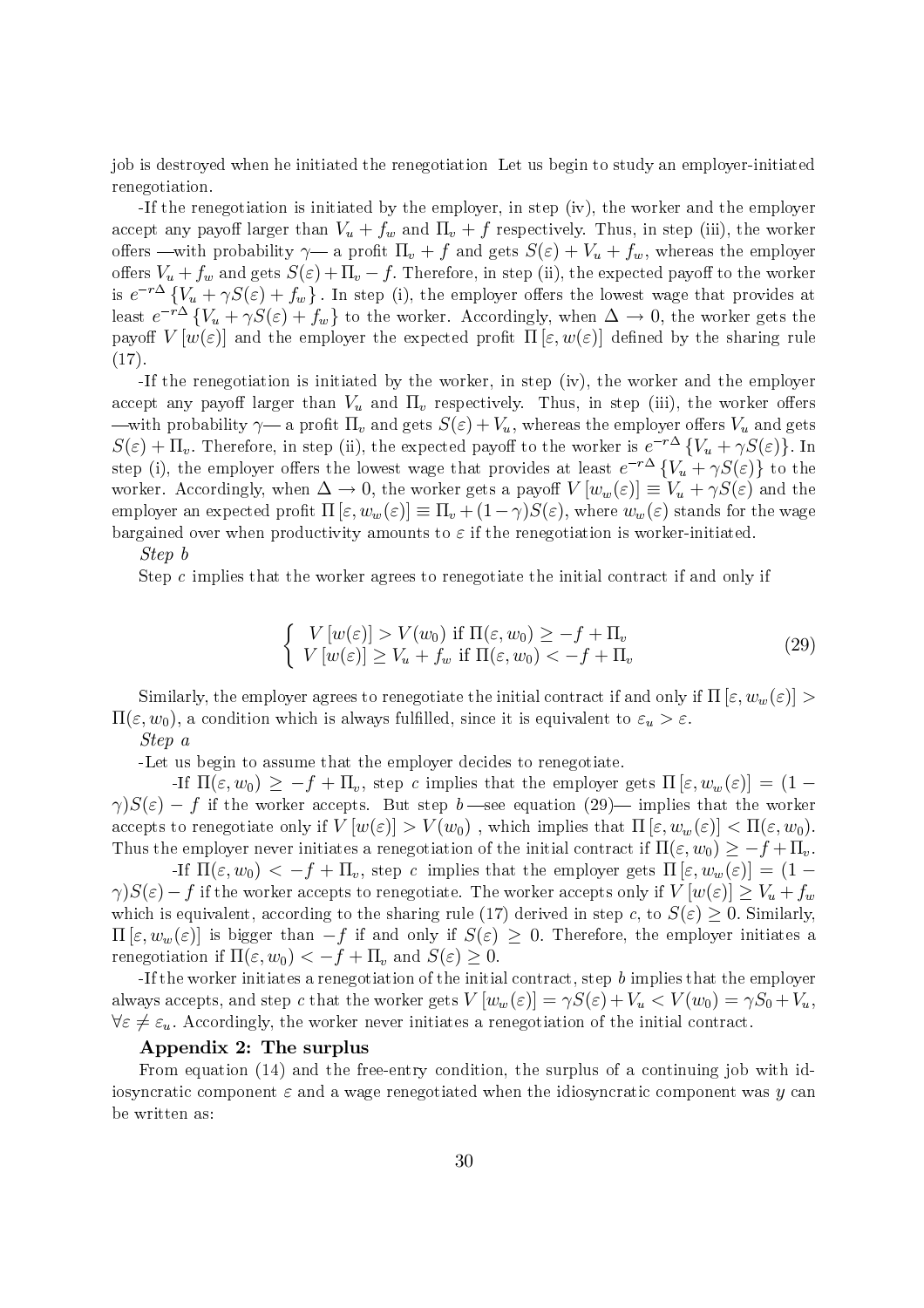$$
S(\varepsilon) = V[w(y)] - V_u + \Pi[\varepsilon, w(y)] + f_g,
$$
\n(30)

where  $V[w(y)]$  is defined in equation (8) with:

$$
V_{\lambda}[w(y)] = \int_{-\infty}^{\varepsilon_d} [f_w + V_u] dG(x) + \int_{\varepsilon_d}^{\varepsilon_r(y)} V[w(x)] dG(x) + \int_{\varepsilon_r(y)}^{\varepsilon_u} V[w(y)] dG(x), \quad (31)
$$

 $\varepsilon_r(y)$  being the threshold value of productivity below which a wage that has been negotiated when productivity was  $y$  is renegotiated —see equation (19).

Similarly,  $\Pi\left[\varepsilon,w(y)\right]$  is defined in equation (7) with

$$
\Pi_{\lambda}[w(y)] = \int_{-\infty}^{\varepsilon_d} -f dG(x) + \int_{\varepsilon_d}^{\varepsilon_r(y)} \Pi\left[x, w(x)\right] dG(x) + \int_{\varepsilon_r(y)}^{\varepsilon_u} \Pi\left[x, w(y)\right] dG(x). \tag{32}
$$

The two last equations together with the definition of the surplus (30) imply:

$$
V_{\lambda}[w(y)] + \Pi_{\lambda}[w(y)] = V_u - f_g + \int_{\varepsilon_d}^{\varepsilon_u} S(x) dG(x).
$$

Using the expression for  $V[w(y)]$  and  $\Pi[\varepsilon, w(y)]$  defined in equation (8) and (7) respectively, together with this last equation and the definition of the surplus (30) allows us to write:

$$
(r+\lambda)S(\varepsilon) = \varepsilon - r(V_u - f_g) + \lambda \int_{\varepsilon_d}^{\varepsilon_u} S(x) dG(x).
$$
 (33)

The definition of the discounted expected income of an unemployed worker (6) together with the sharing rule  $(10)$  and the free-entry condition  $(5)$  yields:

$$
rV_u = z + \frac{\gamma h\theta}{(1-\gamma)}.
$$

Substituting this expression for  $rV_u$  into (33) yields (16).

# Appendix 3: The wage profile in the economy with flexible wages

We define the wage profile in the economy with renegotiated wages. The lowest wage can be computed from the definition of the asset value of a continuing job  $\frac{1}{2}$  given equation (7)–, for the lowest level of productivity, namely,  $\Pi\left[\varepsilon_s^*, w(\varepsilon_s^*)\right]$ , which implies:

$$
w(\varepsilon_s^*) = \varepsilon_s^* + rf + \frac{\lambda}{r+\lambda} \int_{\varepsilon_s^*}^{\varepsilon_u} (x - \varepsilon_s^*) dG(x) \tag{34}
$$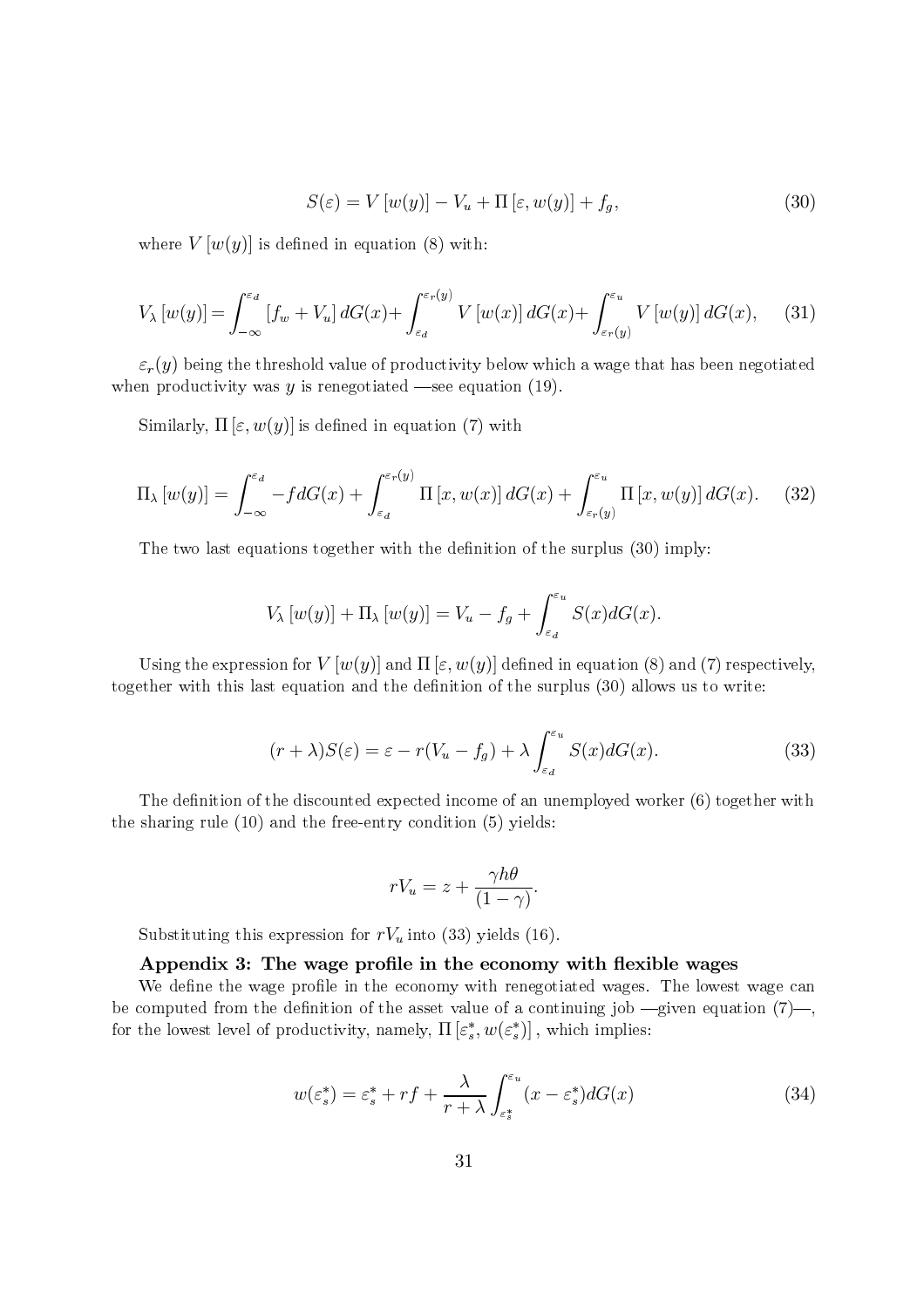where  $\varepsilon_s^*$  can be written as, from (20) and (21):

$$
\varepsilon_s^* = \varepsilon_u - (r + \lambda) \left[ f_g + \frac{h}{(1 - \gamma)m(\theta^*)} \right]. \tag{35}
$$

Noticing that  $(r + \lambda) \{ \Pi [\varepsilon, w(\varepsilon)] - \Pi [\varepsilon, w(y)] \} = w(y) - w(\varepsilon)$ , equation (18) implies:

$$
w(y) = w(\varepsilon_s^*) + \gamma(y - \varepsilon_s^*), \forall y \in [\varepsilon_s^*, \varepsilon_r^*]
$$
\n(36)

This equation shows that the renegotiated wage increases with the level of productivity. The starting wage can be computed from the asset value of a starting job, which implies:

$$
w_0 = \varepsilon_u - (r + \lambda) \Pi(\varepsilon_u, w_0) + \lambda \Pi_\lambda(w_0)
$$
\n(37)

with,

$$
\Pi_{\lambda}(w_0) = \int_{-\infty}^{\varepsilon_s} -f dG(x) + \int_{\varepsilon_s}^{\varepsilon_r} \Pi\left[x, w(x)\right] dG(x) + \int_{\varepsilon_r}^{\varepsilon_u} \Pi\left(x, w_0\right) dG(x) \tag{38}
$$

or, after some computations:

$$
\Pi_{\lambda}(w_0) = -f + \int_{\varepsilon_s}^{\varepsilon_u} \frac{(x - \varepsilon_s)}{(r + \lambda)} dG(x) + (1 - \gamma) \left[1 - G(\varepsilon_r)\right] \left[ f_w + \frac{h}{(1 - \gamma)m(\theta^*)} \right] \tag{39}
$$

Using the free-entry condition and substituting this last equation into (37) yields

$$
w_0^* = \varepsilon_r^* + rf + \frac{\lambda}{r + \lambda} \int_{\varepsilon_s^*}^{\varepsilon_u} (x - \varepsilon_s^*) dG(x) + \lambda (1 - \gamma) \left[1 - G(\varepsilon_r^*)\right] \left[ f_w + \frac{h}{(1 - \gamma)m(\theta^*)} \right].
$$
\n(40)

# Appendix 4: The wage profile in the economy with a binding minimum wage

The introduction of a minimum wage influences the wage structure. The initial wage, denoted by  $\bar{w}_0$ , can be computed as it has just been done in the flexible wage economy. One obtains:

$$
\bar{w}_0 = \bar{\varepsilon}_r + rf + \frac{\lambda}{r + \lambda} \int_{\varepsilon_\pi}^{\varepsilon_u} (x - \varepsilon_\pi) dG(x) + \lambda (1 - \gamma) \left[1 - G(\bar{\varepsilon}_r)\right] \left[ f_w + \frac{h}{(1 - \gamma)m(\bar{\theta})} \right]. \tag{41}
$$

with